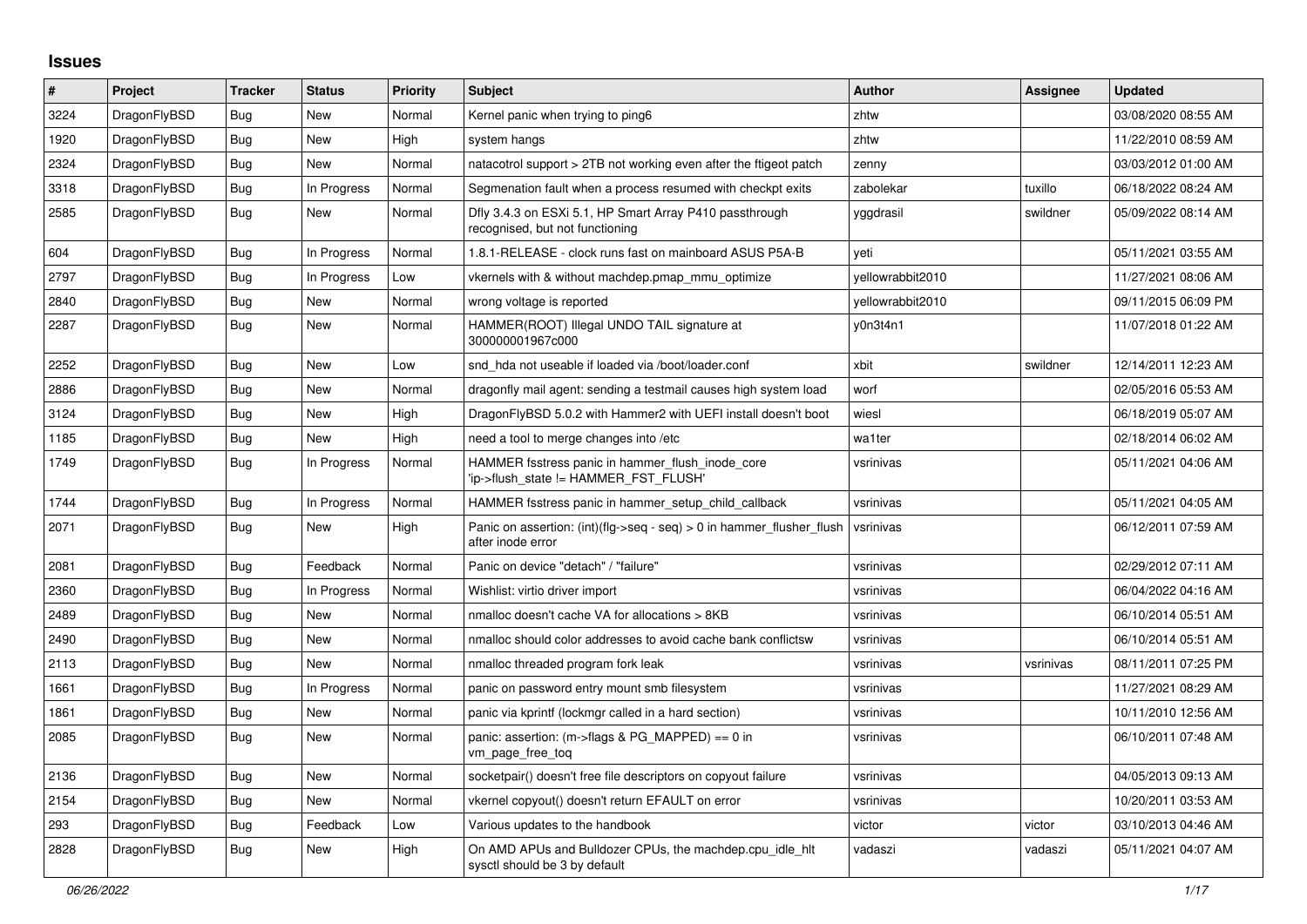| #    | Project      | <b>Tracker</b> | <b>Status</b> | <b>Priority</b> | Subject                                                                                                   | Author  | Assignee | <b>Updated</b>      |
|------|--------------|----------------|---------------|-----------------|-----------------------------------------------------------------------------------------------------------|---------|----------|---------------------|
| 3295 | DragonFlyBSD | Bug            | In Progress   | Normal          | Adapt devel/libvirt for nvmm                                                                              | tuxillo | tuxillo  | 11/03/2021 04:56 PM |
| 2636 | DragonFlyBSD | Bug            | Feedback      | Low             | Add -x flag to iostat (a la solaris)                                                                      | tuxillo |          | 05/11/2021 04:07 AM |
| 2630 | DragonFlyBSD | <b>Bug</b>     | New           | Normal          | Bring in latest iconv fixes from FreeBSD10 as well as csmapper<br>updates                                 | tuxillo |          | 05/11/2021 03:54 AM |
| 3314 | DragonFlyBSD | <b>Bug</b>     | <b>New</b>    | Normal          | Bring virtio_console(4) from FreeBSD                                                                      | tuxillo | tuxillo  | 05/29/2022 08:24 AM |
| 2283 | DragonFlyBSD | <b>Bug</b>     | New           | Normal          | DFBSD DragonFly v2.13.0.957.g4f459 - pmap_release: page<br>should already be gone 0xc27120bc              | tuxillo |          | 01/23/2012 03:03 AM |
| 1332 | DragonFlyBSD | Bug            | Feedback      | Normal          | DFBSD 2.2 - Booting usbcdrom/usbsticks on thinkpad hangs on<br>"BTX Halted"                               | tuxillo |          | 05/11/2021 04:00 AM |
| 2078 | DragonFlyBSD | <b>Bug</b>     | New           | Normal          | DFBSD i386 v2.11.0.201.g3ed2f - Panic during installworld into a<br>vn0 device                            | tuxillo |          | 05/19/2011 07:50 PM |
| 2084 | DragonFlyBSD | <b>Bug</b>     | New           | Normal          | DFBSD v2.11.0.242.g4d317 - panic: zone: entry not free                                                    | tuxillo |          | 07/03/2012 01:23 AM |
| 2129 | DragonFlyBSD | Bug            | New           | Normal          | DFBSD v2.11.0.661.gf9438 i386 - panic: lockmgr thrd_sleep                                                 | tuxillo |          | 09/05/2011 09:49 AM |
| 2166 | DragonFlyBSD | <b>Bug</b>     | New           | Normal          | DFBSD v2.13.0.109.g05b9d - Strange lockups                                                                | tuxillo |          | 10/29/2011 11:20 AM |
| 2171 | DragonFlyBSD | <b>Bug</b>     | <b>New</b>    | Normal          | DFBSD v2.13.0.151.gdc8442 - panic: assertion "(*ptep &<br>$(PG$ MANAGED $ PG_V\rangle$ ) == PG_V"         | tuxillo |          | 11/04/2011 05:06 PM |
| 1959 | DragonFlyBSD | <b>Bug</b>     | <b>New</b>    | Normal          | DFBSD v2.9.1.422.gc98f2 - Panic during boot - IPv6 and PF                                                 | tuxillo |          | 01/13/2011 03:37 AM |
| 2358 | DragonFlyBSD | <b>Bug</b>     | In Progress   | Normal          | DFBSD v3.0.2.32.g928ca - panic: hammer: insufficient undo FIFO<br>space!                                  | tuxillo | tuxillo  | 05/10/2021 02:50 AM |
| 2345 | DragonFlyBSD | <b>Bug</b>     | In Progress   | Normal          | DFBSD v3.1.0.457.gd679f - NFS panic on diskless station                                                   | tuxillo |          | 04/07/2012 05:22 PM |
| 2351 | DragonFlyBSD | <b>Bug</b>     | In Progress   | Normal          | DFBSD v3.1.0.579.g44ccf - Stuck during startup, random freezes                                            | tuxillo |          | 04/24/2012 08:21 AM |
| 2498 | DragonFlyBSD | <b>Bug</b>     | New           | Normal          | DFBSD v3.2.2-RELEASE - LIST_FIRST(&bp->b_dep) == NULL"<br>failed in vfs_vmio_release                      | tuxillo |          | 05/31/2022 04:09 PM |
| 2495 | DragonFlyBSD | <b>Bug</b>     | <b>New</b>    | High            | DFBSD v3.3.0.960.g553fe7 - ocnt != 0" failed in<br>prop object release                                    | tuxillo |          | 05/31/2022 04:08 PM |
| 2556 | DragonFlyBSD | <b>Bug</b>     | Feedback      | Normal          | DragonFly v3.5.0.81.gd3479 - Process signal weirdness                                                     | tuxillo |          | 12/17/2013 03:48 PM |
| 2638 | DragonFlyBSD | <b>Bug</b>     | Feedback      | High            | Fix machdep.pmap mmu optimize                                                                             | tuxillo |          | 05/11/2021 04:07 AM |
| 2647 | DragonFlyBSD | <b>Bug</b>     | New           | Normal          | HAMMER panic on 3.6.0                                                                                     | tuxillo |          | 05/11/2021 03:54 AM |
| 2641 | DragonFlyBSD | Bug            | New           | Normal          | Panic when loading natapci as module                                                                      | tuxillo |          | 05/11/2021 03:54 AM |
| 2629 | DragonFlyBSD | <b>Bug</b>     | New           | Normal          | Replace gcc44 with llvm34, clang34, and libc++                                                            | tuxillo |          | 06/02/2014 02:30 PM |
| 3157 | DragonFlyBSD | <b>Bug</b>     | New           | Normal          | TP-Link UE300 not working in 5.2-RELEASE                                                                  | tuxillo |          | 11/15/2018 02:08 PM |
| 2631 | DragonFlyBSD | Bug            | In Progress   | Low             | Verify library versioning current with full package build and switch it<br>on (after publishing packages) | tuxillo |          | 05/11/2021 04:06 AM |
| 2282 | DragonFlyBSD | <b>Bug</b>     | In Progress   | Normal          | gdb segfaults with certain corefiles                                                                      | tuxillo |          | 01/18/2012 04:40 PM |
| 1867 | DragonFlyBSD | <b>Bug</b>     | <b>New</b>    | Normal          | it(4) motherboard and fan problems                                                                        | tuxillo |          | 07/08/2011 10:48 AM |
| 3196 | DragonFlyBSD | <b>Bug</b>     | New           | Normal          | test issue after redmine upgrade (2)                                                                      | tuxillo |          | 07/05/2019 04:33 AM |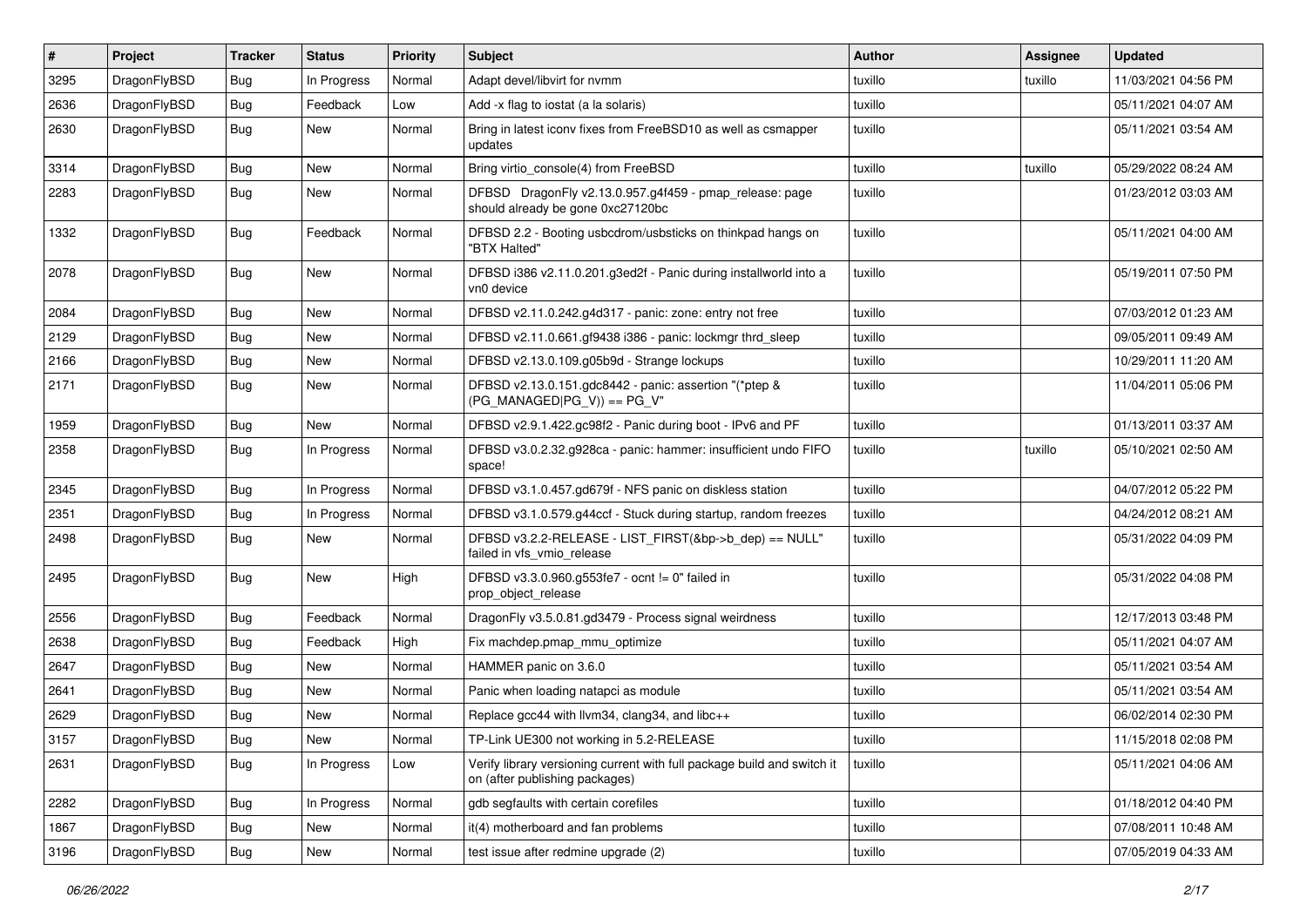| $\vert$ # | <b>Project</b> | <b>Tracker</b> | <b>Status</b> | <b>Priority</b> | <b>Subject</b>                                                                         | <b>Author</b>     | Assignee | <b>Updated</b>      |
|-----------|----------------|----------------|---------------|-----------------|----------------------------------------------------------------------------------------|-------------------|----------|---------------------|
| 1819      | DragonFlyBSD   | <b>Bug</b>     | In Progress   | Low             | truss - Major revamping task list                                                      | tuxillo           | tuxillo  | 11/27/2021 08:45 AM |
| 2224      | DragonFlyBSD   | Bug            | <b>New</b>    | Normal          | v2.13.0.291.gaa7ec - Panic on fq while installing world                                | tuxillo           |          | 11/18/2011 01:40 AM |
| 2140      | DragonFlyBSD   | <b>Bug</b>     | <b>New</b>    | High            | hammer_io_delallocate panic with 'duplicate entry' message                             | ttw               |          | 10/07/2011 12:22 PM |
| 3208      | DragonFlyBSD   | Bug            | <b>New</b>    | Normal          | Crash related to nfsd                                                                  | tse               |          | 06/11/2020 05:52 AM |
| 3197      | DragonFlyBSD   | Bug            | <b>New</b>    | Normal          | DragonFly upgrades                                                                     | tse               |          | 04/18/2020 04:18 PM |
| 3199      | DragonFlyBSD   | <b>Bug</b>     | <b>New</b>    | Normal          | PFS label not found panic                                                              | tse               |          | 08/21/2019 03:51 AM |
| 3225      | DragonFlyBSD   | <b>Bug</b>     | <b>New</b>    | Normal          | nfsd freeze when using gemu                                                            | tse               |          | 03/17/2020 11:52 AM |
| 3170      | DragonFlyBSD   | Bug            | New           | Normal          | repeatable nfsd crash                                                                  | tse               |          | 06/11/2020 05:52 AM |
| 3231      | DragonFlyBSD   | Bug            | <b>New</b>    | Normal          | wifi drops on 5.8                                                                      | tse               |          | 04/06/2020 05:08 AM |
| 806       | DragonFlyBSD   | <b>Bug</b>     | Feedback      | Normal          | boot error on MacBook                                                                  | tralamazza        |          | 06/04/2022 05:28 AM |
| 3252      | DragonFlyBSD   | Bug            | <b>New</b>    | Normal          | tcsetattr/tcgetattr set errno incorrectly on non-TTY                                   | tonyc             |          | 10/26/2020 09:34 PM |
| 1579      | DragonFlyBSD   | <b>Bug</b>     | Feedback      | Normal          | dfly 2.4.1 does not like HP DL360G4p and Smart Array 6400 with<br>MSA <sub>20</sub>    | tomaz.borstnar    | tuxillo  | 06/02/2014 02:44 PM |
| 1282      | DragonFlyBSD   | Bug            | Feedback      | Normal          | panic (trap 12) when booting SMP kernel on Atom 330 (dual core)                        | tomaz.borstnar    |          | 05/11/2021 04:00 AM |
| 2473      | DragonFlyBSD   | <b>Bug</b>     | New           | Normal          | Kernel crash when trying to up the wpi0 device (Dfly<br>v3.3.0.758.g47388-DEVELOPMENT) | tomaz             |          | 02/24/2014 08:50 AM |
| 2931      | DragonFlyBSD   | <b>Bug</b>     | <b>New</b>    | Low             | 'gdb' of 'vkernel' unable to print backtrace                                           | tofergus          |          | 07/26/2016 01:51 PM |
| 2930      | DragonFlyBSD   | <b>Bug</b>     | <b>New</b>    | High            | 'objcache' causes panic during 'nfs_readdir'                                           | tofergus          |          | 07/26/2016 01:09 PM |
| 2812      | DragonFlyBSD   | <b>Bug</b>     | <b>New</b>    | Normal          | Panic on Intel DE3815TYKHE                                                             | tmorp             |          | 05/14/2015 03:14 PM |
| 3266      | DragonFlyBSD   | <b>Bug</b>     | New           | High            | Filesystems broken due to "KKASSERT(count &<br>TOK COUNTMASK);"                        | tkusumi           |          | 03/15/2021 01:21 PM |
| 3249      | DragonFlyBSD   | Bug            | New           | Normal          | HAMMER2 fsync(2) not working properly                                                  | tkusumi           |          | 09/21/2020 07:07 AM |
| 3246      | DragonFlyBSD   | <b>Bug</b>     | New           | Normal          | HAMMER2 unable to handle ENOSPC properly                                               | tkusumi           |          | 09/04/2020 11:11 AM |
| 3269      | DragonFlyBSD   | Bug            | In Progress   | Normal          | Is double-buffer'd buf still required by HAMMER2 ?                                     | tkusumi           |          | 05/12/2021 04:09 PM |
| 2857      | DragonFlyBSD   | Bug            | <b>New</b>    | Normal          | hammer stalls via bitcoin-qt                                                           | tkusumi           |          | 11/30/2015 06:52 AM |
| 3312      | DragonFlyBSD   | Submit         | New           | Normal          | hammer2: redundant chain modify after chain creation                                   | tkusumi           |          | 05/15/2022 01:35 PM |
| 3316      | DragonFlyBSD   | <b>Bug</b>     | New           | Normal          | hammer2_dirent_create() allows creating >1 dirents with the same<br>name               | tkusumi           |          | 06/05/2022 12:35 PM |
| 3142      | DragonFlyBSD   | Submit         | New           | Normal          | lib/libdmsg: Unbreak using new API EVP CIPHER CTX new()                                | tkusumi           |          | 07/08/2018 04:18 AM |
| 3184      | DragonFlyBSD   | Bug            | <b>New</b>    | Normal          | tsleep(9) return value when PCATCH specified                                           | tkusumi           |          | 04/03/2019 06:49 AM |
| 2459      | DragonFlyBSD   | <b>Bug</b>     | Feedback      | Normal          | apic problems with HP Probook 4510s                                                    | thowe             |          | 11/27/2021 08:22 AM |
| 1984      | DragonFlyBSD   | <b>Bug</b>     | <b>New</b>    | Normal          | hammer mount fails after crash - HAMMER: FIFO record bad head<br>signature             | thomas.nikolajsen |          | 03/08/2011 06:57 PM |
| 285       | DragonFlyBSD   | <b>Bug</b>     | Feedback      | Low             | interrupt latency with re without ip address configured                                | thomas.nikolajsen |          | 02/20/2014 10:30 AM |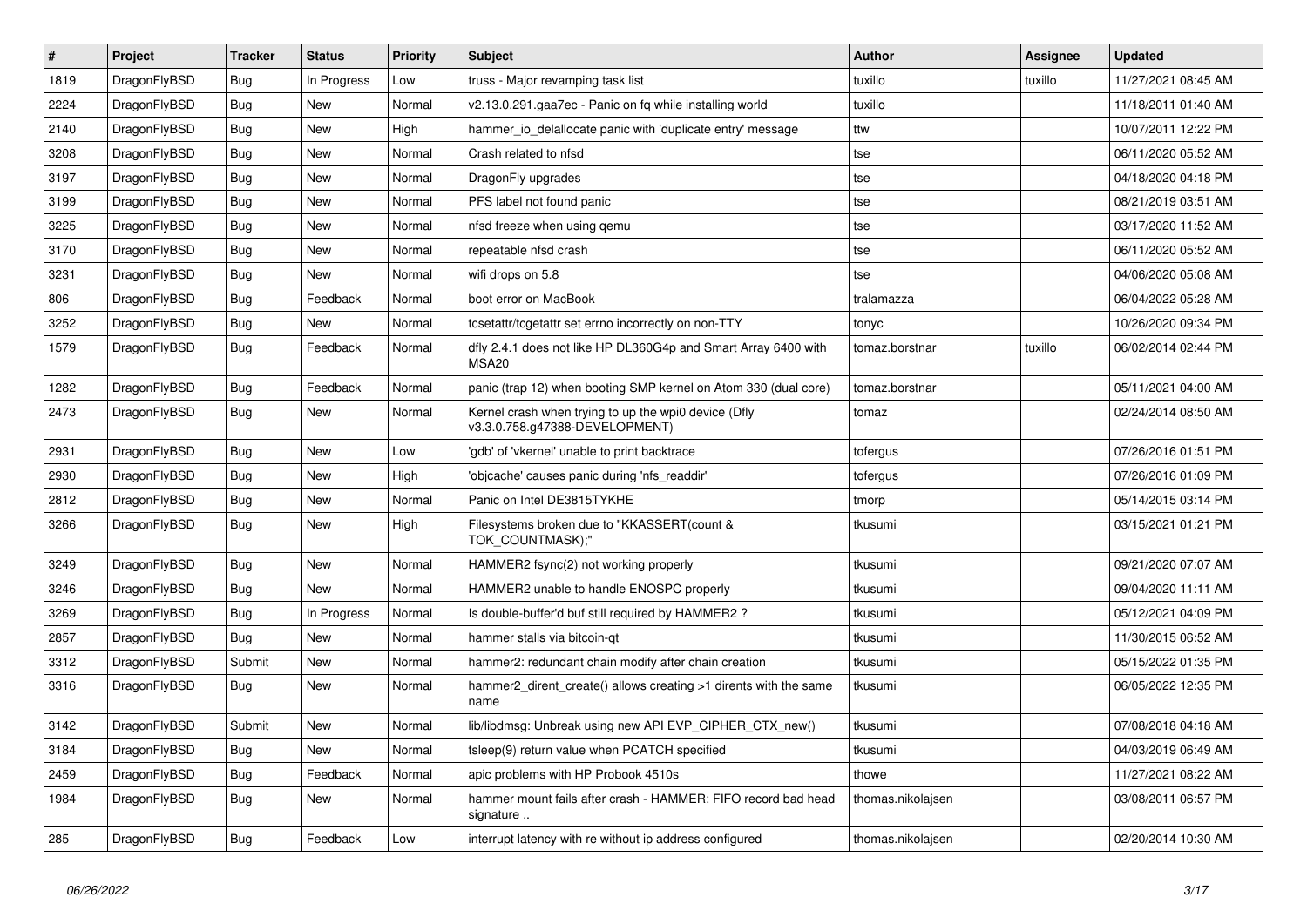| #    | Project      | <b>Tracker</b> | <b>Status</b> | <b>Priority</b> | Subject                                                                                                  | <b>Author</b>     | <b>Assignee</b> | <b>Updated</b>      |
|------|--------------|----------------|---------------|-----------------|----------------------------------------------------------------------------------------------------------|-------------------|-----------------|---------------------|
| 2609 | DragonFlyBSD | Bug            | New           | Normal          | master: panic: assertion<br>"LWKT_TOKEN_HELD_ANY(vm_object_token(object))" failed in<br>swp pager lookup | thomas.nikolajsen |                 | 11/28/2013 11:36 AM |
| 2436 | DragonFlyBSD | <b>Bug</b>     | New           | Normal          | panic: assertion "lp->lwp_qcpu == dd->cpuid" failed in<br>dfly_acquire_curproc                           | thomas.nikolajsen |                 | 01/23/2013 11:07 AM |
| 2296 | DragonFlyBSD | <b>Bug</b>     | In Progress   | High            | panic: assertion "m->wire count > 0" failed                                                              | thomas.nikolajsen |                 | 08/30/2012 06:09 AM |
| 1127 | DragonFlyBSD | <b>Bug</b>     | Feedback      | Low             | cdrom drive not detected                                                                                 | tgr               | corecode        | 01/15/2015 08:55 AM |
| 3113 | DragonFlyBSD | <b>Bug</b>     | In Progress   | Urgent          | Booting vKernel fails due being out of swap space                                                        | tcullen           |                 | 05/11/2021 04:14 AM |
| 3135 | DragonFlyBSD | Submit         | New           | Normal          | Add EVFILT_RECV and EVFILT_SEND                                                                          | tautolog          |                 | 05/25/2018 09:59 PM |
| 2921 | DragonFlyBSD | Submit         | <b>New</b>    | Normal          | Allow moused to accept userland mouse events                                                             | tautolog          |                 | 05/11/2021 04:08 AM |
| 3036 | DragonFlyBSD | <b>Bug</b>     | New           | Normal          | panic in icmp redirect start() ASSERT IN NETISR(0)                                                       | tautolog          |                 | 05/11/2017 07:27 PM |
| 3205 | DragonFlyBSD | <b>Bug</b>     | Feedback      | High            | Go compiler net test failing                                                                             | t dfbsd           | tuxillo         | 05/10/2021 02:45 AM |
| 2915 | DragonFlyBSD | <b>Bug</b>     | <b>New</b>    | High            | Hammer mirror-copy problem                                                                               | : dfbsd           |                 | 08/25/2016 05:28 AM |
| 3217 | DragonFlyBSD | <b>Bug</b>     | New           | Normal          | rescue tools: make install fails if rescue folder doesn't exist                                          | t_dfbsd           |                 | 11/27/2019 08:16 PM |
| 1907 | DragonFlyBSD | <b>Bug</b>     | <b>New</b>    | Normal          | Hammer crash in hammer_flusher_flush()                                                                   | swildner          |                 | 11/11/2010 05:07 AM |
| 2509 | DragonFlyBSD | <b>Bug</b>     | <b>New</b>    | Normal          | Redefinition of DIRBLKSIZ in restore(8)                                                                  | swildner          |                 | 06/04/2022 04:40 AM |
| 1913 | DragonFlyBSD | <b>Bug</b>     | New           | Normal          | panic: assertion: ip->flush_state != HAMMER_FST_FLUSH in<br>hammer_flush_inode_core                      | swildner          |                 | 11/20/2010 05:27 PM |
| 243  | DragonFlyBSD | <b>Bug</b>     | Feedback      | Normal          | weird behavior in the shell                                                                              | swildner          |                 | 05/31/2022 02:51 PM |
| 2082 | DragonFlyBSD | <b>Bug</b>     | New           | Normal          | dfbsd 2.10.1 amd64 - mc port build error with 'bmake bin-install'                                        | sun-doctor        |                 | 05/25/2011 07:18 PM |
| 2020 | DragonFlyBSD | <b>Bug</b>     | <b>New</b>    | Low             | Port brcm80211 driver from Linux to DragonFly BSD                                                        | studer            |                 | 03/05/2011 10:54 PM |
| 2004 | DragonFlyBSD | <b>Bug</b>     | New           | Normal          | LWKT_WAIT_IPIQ panic                                                                                     | steve             |                 | 03/08/2011 05:46 PM |
| 2055 | DragonFlyBSD | <b>Bug</b>     | <b>New</b>    | Normal          | $ssh + IPV6 + bridge \Rightarrow$ connection freezes                                                     | steve             |                 | 04/24/2011 07:13 PM |
| 3129 | DragonFlyBSD | <b>Bug</b>     | <b>New</b>    | High            | Kernel panic with 5.2.0 on A2SDi-4C-HLN4F                                                                | stateless         |                 | 04/24/2018 12:50 AM |
| 2587 | DragonFlyBSD | <b>Bug</b>     | New           | Normal          | SATA DVD writer not detected by DragonFly                                                                | srussell          |                 | 09/04/2020 08:55 AM |
| 2077 | DragonFlyBSD | <b>Bug</b>     | <b>New</b>    | Normal          | USB devices conflicting                                                                                  | srussell          |                 | 05/17/2011 05:12 PM |
| 2586 | DragonFlyBSD | <b>Bug</b>     | New           | Normal          | pf: "modulate" state seems problematic                                                                   | srussell          |                 | 09/25/2013 07:36 PM |
| 2936 | DragonFlyBSD | <b>Bug</b>     | <b>New</b>    | Normal          | loader.efi crashes while loading kernel                                                                  | spaceille         |                 | 08/20/2016 06:17 AM |
| 1964 | DragonFlyBSD | <b>Bug</b>     | <b>New</b>    | Normal          | iwn (panic assertion : wlan assert serialized)                                                           | sjmm.ptr          | josepht         | 02/01/2011 12:57 PM |
| 1786 | DragonFlyBSD | Bug            | New           | Normal          | Calling NULL function pointer initiates panic loop                                                       | sjg               |                 | 10/11/2010 05:28 PM |
| 1302 | DragonFlyBSD | <b>Bug</b>     | In Progress   | Normal          | Checkpoint regression?                                                                                   | sjg               | sjg             | 07/10/2013 05:22 PM |
| 2061 | DragonFlyBSD | <b>Bug</b>     | New           | Normal          | USB keyboard boot panic                                                                                  | sjg               |                 | 05/04/2012 12:20 AM |
| 2141 | DragonFlyBSD | <b>Bug</b>     | New           | Urgent          | loader and/or documentation broken                                                                       | sjg               |                 | 01/20/2012 10:51 AM |
| 1961 | DragonFlyBSD | <b>Bug</b>     | New           | Normal          | Can't create dump from DDB                                                                               | shamaz            |                 | 01/29/2011 09:02 PM |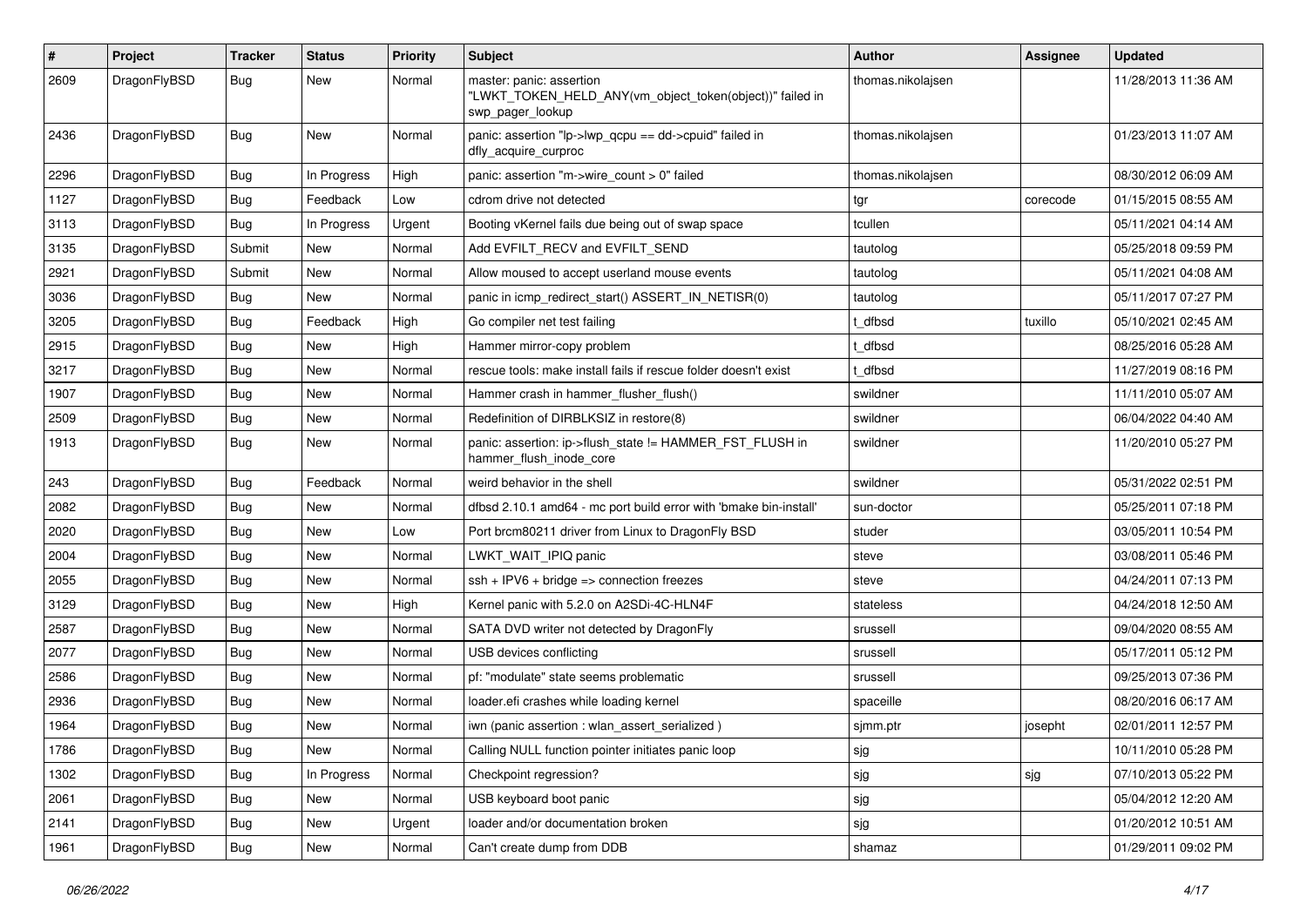| $\sharp$ | Project      | <b>Tracker</b> | <b>Status</b> | <b>Priority</b> | Subject                                                                                         | Author     | Assignee | <b>Updated</b>      |
|----------|--------------|----------------|---------------|-----------------|-------------------------------------------------------------------------------------------------|------------|----------|---------------------|
| 2863     | DragonFlyBSD | <b>Bug</b>     | New           | Normal          | HAMMER synch tid is zero                                                                        | shamaz     |          | 12/12/2015 11:24 PM |
| 2891     | DragonFlyBSD | <b>Bug</b>     | New           | Normal          | Kernel panic in IEEE802.11 related code                                                         | shamaz     |          | 05/29/2016 05:49 PM |
| 1884     | DragonFlyBSD | <b>Bug</b>     | New           | Normal          | System completely freezes while listening music (devbuf: malloc<br>limit exceeded)              | shamaz     |          | 01/24/2011 05:00 PM |
| 2820     | DragonFlyBSD | <b>Bug</b>     | <b>New</b>    | Normal          | TP-Link USB Wi-Fi adapter cannot be reattached to the system                                    | shamaz     |          | 05/22/2015 09:45 PM |
| 1935     | DragonFlyBSD | <b>Bug</b>     | New           | Normal          | mouse does not work after switching between x and console                                       | shamaz     |          | 12/13/2010 10:06 AM |
| 2124     | DragonFlyBSD | Bug            | New           | Normal          | getty repeating too quickly on port /dev/ttyv0                                                  | sgeorge.ml |          | 09/01/2011 04:28 AM |
| 2347     | DragonFlyBSD | Bug            | Feedback      | High            | Hammer PFSes destroy does not give back full space allocated to<br><b>PFS</b>                   | sgeorge    |          | 07/19/2012 01:11 AM |
| 2396     | DragonFlyBSD | Bug            | Feedback      | High            | Latest 3.1 development version core dumps while destroying master<br><b>PFS</b>                 | sgeorge    |          | 01/23/2013 04:10 PM |
| 2933     | DragonFlyBSD | Submit         | New           | Normal          | Remove unix domain socket support from cat(1)                                                   | sevan      |          | 08/01/2016 08:10 PM |
| 3160     | DragonFlyBSD | Submit         | In Progress   | Normal          | State the implementation difference in pkill/pgrep manual                                       | sevan      | tuxillo  | 06/03/2022 05:15 PM |
| 2924     | DragonFlyBSD | <b>Bug</b>     | New           | Normal          | cat -v fails to tag characters in extended table with M- prefix with<br>some locales            | sevan      |          | 07/11/2016 07:18 AM |
| 2100     | DragonFlyBSD | Bug            | Feedback      | Normal          | devfs related panic                                                                             | sepherosa  | alexh    | 07/10/2011 02:29 PM |
| 2042     | DragonFlyBSD | <b>Bug</b>     | <b>New</b>    | Normal          | kernel panic, when run boot0cfg                                                                 | sepherosa  |          | 05/31/2022 03:01 PM |
| 1944     | DragonFlyBSD | <b>Bug</b>     | New           | Normal          | panic: backing object 0xdea7b258 was somehow re-referenced<br>during collapse!                  | sepherosa  |          | 12/27/2010 02:06 AM |
| 2123     | DragonFlyBSD | Bug            | <b>New</b>    | Normal          | hammer is losing files                                                                          | schmir     |          | 08/30/2011 07:56 PM |
| 3047     | DragonFlyBSD | Bug            | New           | Normal          | <b>HAMMER</b> critical write error                                                              | samuel     |          | 06/19/2019 09:50 AM |
| 2549     | DragonFlyBSD | <b>Bug</b>     | In Progress   | Normal          | netgraph7: Kernel page fault.                                                                   | russiane39 | nant     | 05/10/2013 11:20 PM |
| 2316     | DragonFlyBSD | <b>Bug</b>     | New           | Normal          | Ungraceful invalid password handling for adding a new user in the<br>installer                  | rune       |          | 04/27/2012 11:23 PM |
| 2423     | DragonFlyBSD | Bug            | New           | Urgent          | After multiple panics/locks, hitting KKASSERT in<br>hammer init cursor                          | rumcic     |          | 09/18/2012 02:28 AM |
| 1975     | DragonFlyBSD | <b>Bug</b>     | New           | Normal          | Applications seg fault in select() and poll()                                                   | rumcic     |          | 05/31/2022 02:58 PM |
| 2072     | DragonFlyBSD | <b>Bug</b>     | New           | Normal          | Fatal trap 12: stopped at lwkt_send_ipiq3                                                       | rumcic     |          | 05/17/2011 04:12 AM |
| 1192     | DragonFlyBSD | Submit         | New           | Normal          | KKASSERTs in sys/kern/uipc_{msg,socket}.c are too strict                                        | rumcic     |          | 05/11/2021 04:07 AM |
| 1580     | DragonFlyBSD | Bug            | Feedback      | Normal          | Panic (Fatal trap 12: page fault while in kernel mode) while playing<br>with pf and netif names | rumcic     |          | 12/21/2018 01:21 AM |
| 1250     | DragonFlyBSD | <b>Bug</b>     | Feedback      | Normal          | Panic upon plugging an USB flash drive into the machine                                         | rumcic     |          | 03/10/2013 05:17 AM |
| 1873     | DragonFlyBSD | <b>Bug</b>     | New           | Normal          | Panic upon usb mouse detach and reattaching                                                     | rumcic     |          | 02/01/2011 09:53 AM |
| 998      | DragonFlyBSD | Bug            | In Progress   | Normal          | Unconfiguring a vn while it is mounted                                                          | rumcic     | tuxillo  | 05/11/2021 04:00 AM |
| 1874     | DragonFlyBSD | <b>Bug</b>     | New           | Normal          | mpd listening on all IPs, accepting only on one                                                 | rumcic     |          | 05/08/2011 01:01 PM |
| 1218     | DragonFlyBSD | <b>Bug</b>     | In Progress   | Normal          | panic: assertion: error == 0 in hammer_start_transaction                                        | rumcic     |          | 05/11/2021 04:00 AM |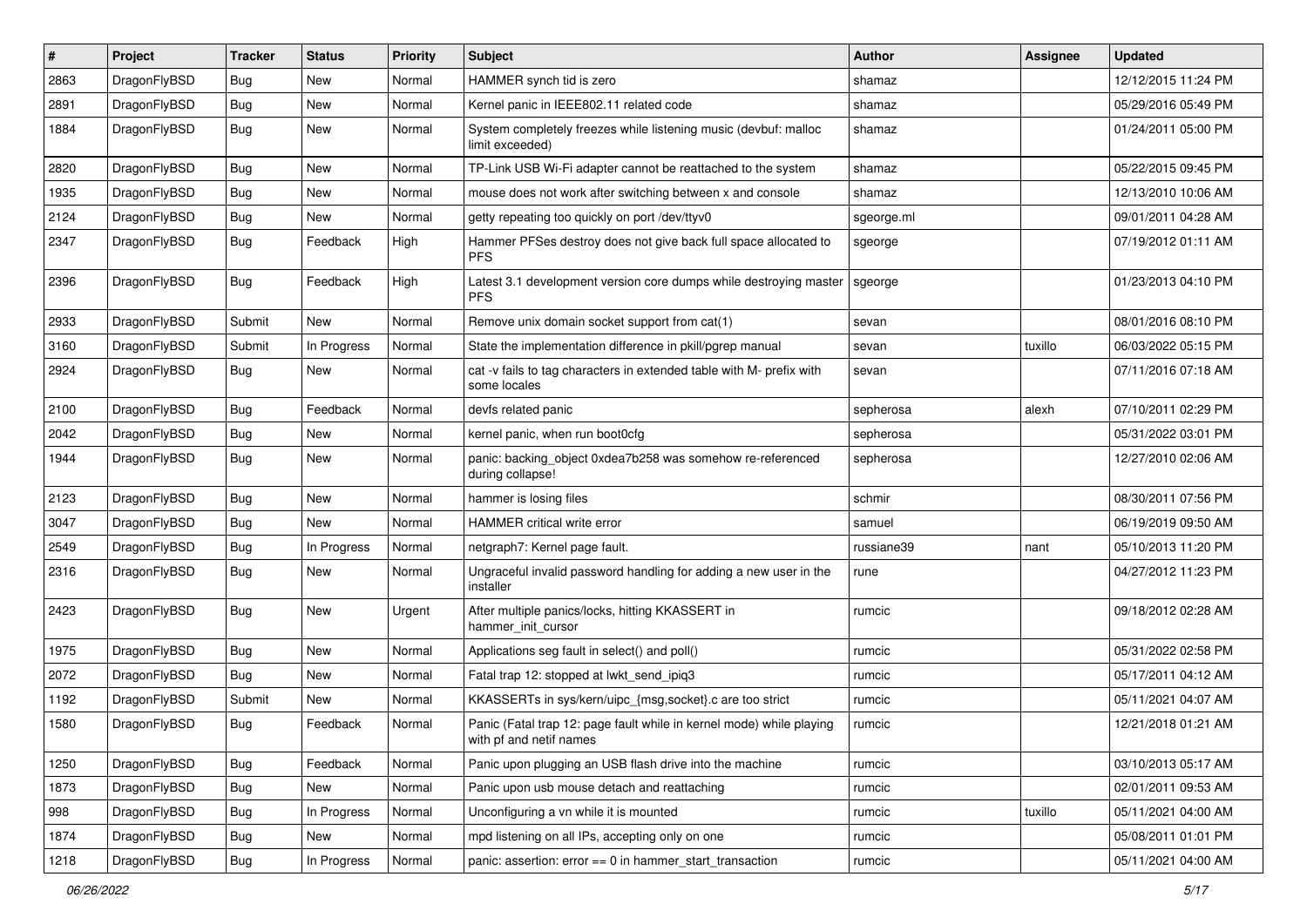| $\pmb{\#}$ | Project      | <b>Tracker</b> | <b>Status</b> | <b>Priority</b> | Subject                                                                                                                                                                                           | <b>Author</b> | Assignee | <b>Updated</b>      |
|------------|--------------|----------------|---------------|-----------------|---------------------------------------------------------------------------------------------------------------------------------------------------------------------------------------------------|---------------|----------|---------------------|
| 1249       | DragonFlyBSD | Bug            | Feedback      | Normal          | panic: ffs vfree: freeing free inode                                                                                                                                                              | rumcic        |          | 03/10/2013 05:13 AM |
| 2080       | DragonFlyBSD | <b>Bug</b>     | New           | Normal          | panic: lockmgr thrd_sleep: called from interrupt, ipi, or hard code<br>section                                                                                                                    | rumcic        |          | 05/30/2011 05:06 PM |
| 1489       | DragonFlyBSD | Bug            | Feedback      | Normal          | panic: ufs dirbad: bad dir                                                                                                                                                                        | rumcic        |          | 03/10/2013 04:34 AM |
| 2887       | DragonFlyBSD | Bug            | New           | Low             | Missing extattr_namespace_to_string and<br>extattr string to namespace functions                                                                                                                  | rubenk        |          | 02/06/2016 05:09 AM |
| 3141       | DragonFlyBSD | Bug            | <b>New</b>    | Normal          | dhclient blocks boot process                                                                                                                                                                      | rowo          |          | 12/16/2018 11:01 AM |
| 2738       | DragonFlyBSD | Bug            | New           | Normal          | Hammer: Strange behavior when trying to recover old version of<br>moved file                                                                                                                      | roland        |          | 11/20/2014 08:02 AM |
| 2626       | DragonFlyBSD | <b>Bug</b>     | New           | Normal          | iwn driver drops with error: "firmware error 'iwn_intr: fatal firmware<br>error"                                                                                                                  | rodyaj        |          | 01/09/2014 05:50 AM |
| 600        | DragonFlyBSD | Bug            | <b>New</b>    | Low             | /sys/libkern/karc4random                                                                                                                                                                          | robin carey5  | profmakx | 01/19/2015 03:07 AM |
| 2138       | DragonFlyBSD | Bug            | <b>New</b>    | Normal          | > 100% CPU usage                                                                                                                                                                                  | robin.carey1  |          | 09/26/2011 12:20 PM |
| 2430       | DragonFlyBSD | Bug            | New           | Normal          | Alternate Password Hash method                                                                                                                                                                    | robin.carey1  |          | 10/07/2012 06:28 AM |
| 1836       | DragonFlyBSD | Bug            | <b>New</b>    | Normal          | Incorrect TCP checksum show up in tcpdump                                                                                                                                                         | robgar1       |          | 05/15/2022 11:22 AM |
| 2822       | DragonFlyBSD | Bug            | New           | Normal          | USB 3.0 stick throws "reading primary partition table: error<br>accessing offset 000[] for 152" error, while the stick works on any<br>other OS I tested                                          | revuwa        | profmakx | 06/29/2015 05:56 AM |
| 2675       | DragonFlyBSD | <b>Bug</b>     | <b>New</b>    | Low             | Ultimate N WiFi Link 5300 get iwn_intr: fatal firmware error on 5GHz                                                                                                                              | revuwa        |          | 05/11/2021 04:07 AM |
| 3313       | DragonFlyBSD | Bug            | New           | Normal          | Can't boot from my live USB at all. The kernel loading process<br>hangs.                                                                                                                          | rempas        |          | 06/03/2022 12:16 AM |
| 1560       | DragonFlyBSD | Bug            | Feedback      | Normal          | Unable to modify partition table on ThinkPad T61p during install                                                                                                                                  | rehsack       |          | 01/15/2015 08:57 AM |
| 2371       | DragonFlyBSD | Bug            | <b>New</b>    | Normal          | Timezone problem with America/Sao Paulo                                                                                                                                                           | raitech       |          | 05/17/2012 01:42 PM |
| 1876       | DragonFlyBSD | Bug            | New           | Normal          | devfs in jail + logging out from console(ttyv1+) -> panic                                                                                                                                         | qhwt.dfly     | tuxillo  | 05/31/2022 03:24 PM |
| 1942       | DragonFlyBSD | Bug            | New           | Normal          | locking against myself in getcacheblk()?                                                                                                                                                          | qhwt.dfly     |          | 05/31/2022 02:15 PM |
| 1917       | DragonFlyBSD | Bug            | New           | Normal          | panic: assertion: (RB_EMPTY(&ip->rec_tree) && (ip->flags &<br>HAMMER_INODE_XDIRTY) == 0)    (!RB_EMPTY(&ip->rec_tree)<br>&& (ip->flags & HAMMER_INODE_XDIRTY) != 0) in<br>hammer_flush_inode_done | qhwt.dfly     |          | 11/24/2010 03:23 AM |
| 570        | DragonFlyBSD | <b>Bug</b>     | Feedback      | Normal          | 1.8.x: ACPI problems                                                                                                                                                                              | qhwt+dfly     |          | 06/02/2014 03:45 AM |
| 1577       | DragonFlyBSD | Bug            | Feedback      | Normal          | panic: assertion: leaf->base.obj id == ip->obj id in<br>hammer_ip_delete_range                                                                                                                    | qhwt+dfly     |          | 05/11/2021 04:01 AM |
| 1368       | DragonFlyBSD | Bug            | In Progress   | Normal          | suspend signal race?                                                                                                                                                                              | qhwt+dfly     |          | 05/11/2021 03:51 AM |
| 1387       | DragonFlyBSD | <b>Bug</b>     | Feedback      | Normal          | zero-size malloc and ps: kvm getprocs: Bad address                                                                                                                                                | qhwt+dfly     |          | 05/11/2021 04:00 AM |
| 1101       | DragonFlyBSD | <b>Bug</b>     | Feedback      | Normal          | ohci related panic                                                                                                                                                                                | polachok      |          | 05/11/2021 04:00 AM |
| 3245       | DragonFlyBSD | <b>Bug</b>     | New           | Normal          | panic: free: guard1x fail, i915 load from loader.conf                                                                                                                                             | polachok      |          | 08/21/2020 10:36 AM |
| 2496       | DragonFlyBSD | <b>Bug</b>     | New           | Normal          | NTFS malloc limit exceeded                                                                                                                                                                        | plasmob       | tuxillo  | 02/19/2013 08:47 AM |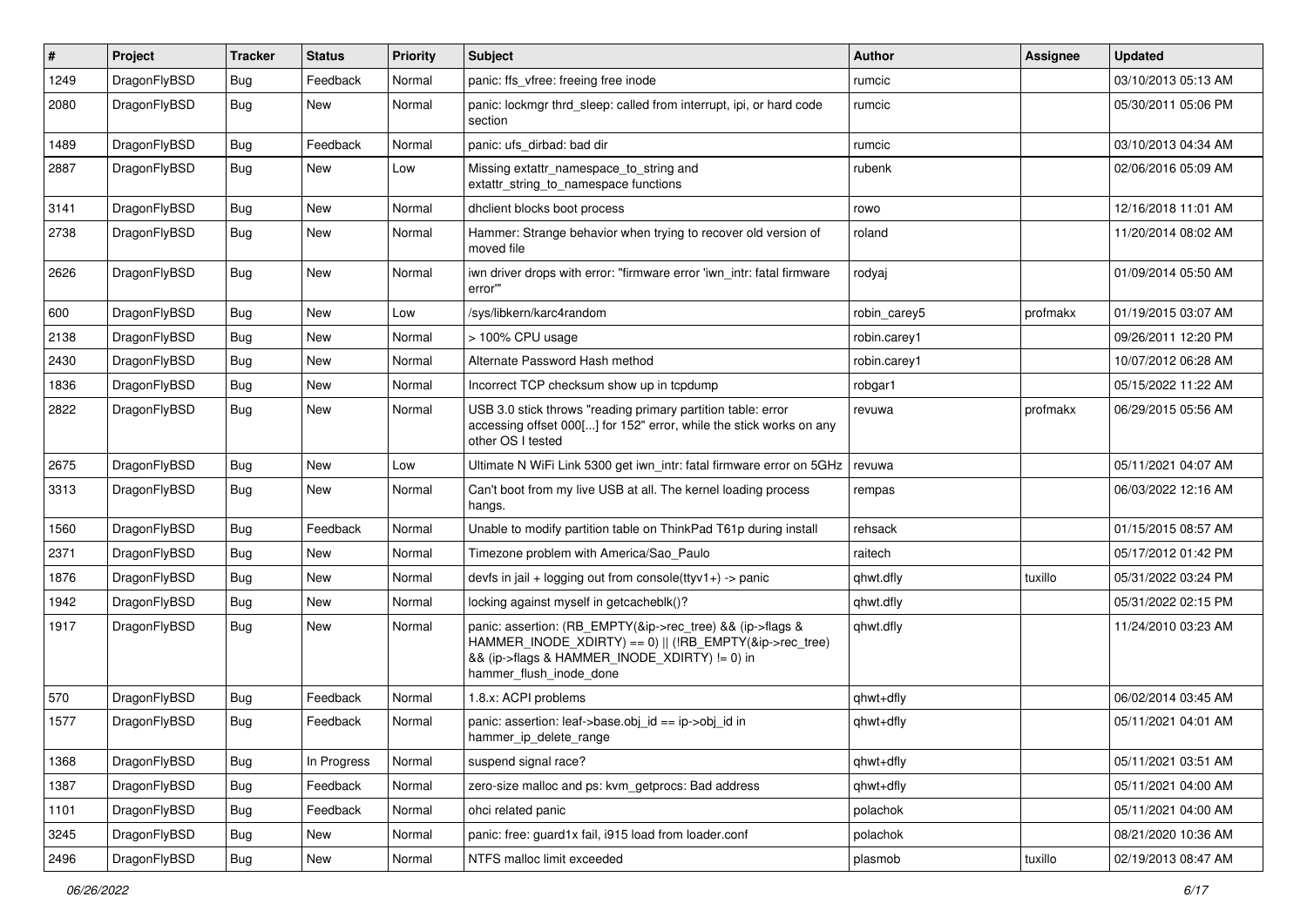| $\sharp$ | Project      | <b>Tracker</b> | <b>Status</b> | <b>Priority</b> | Subject                                                                                                        | <b>Author</b> | Assignee | <b>Updated</b>      |
|----------|--------------|----------------|---------------|-----------------|----------------------------------------------------------------------------------------------------------------|---------------|----------|---------------------|
| 3298     | DragonFlyBSD | Bug            | <b>New</b>    | Normal          | Running "w" and having logged in via XDM through VNC, "w" prints<br>an extra error message                     | piecuch       |          | 10/25/2021 09:16 AM |
| 3302     | DragonFlyBSD | Bug            | <b>New</b>    | Normal          | Will not boot on System76 Lemur Pro (lemp10)                                                                   | piecuch       |          | 11/03/2021 10:21 AM |
| 3238     | DragonFlyBSD | <b>Bug</b>     | New           | Normal          | race conditions when printing from vkernel console                                                             | piecuch       |          | 05/19/2020 02:50 PM |
| 3239     | DragonFlyBSD | <b>Bug</b>     | <b>New</b>    | Normal          | unable to SIGKILL glitched emacs                                                                               | piecuch       |          | 05/26/2020 03:30 AM |
| 2816     | DragonFlyBSD | <b>Bug</b>     | <b>New</b>    | Normal          | A multitasking process being debugged can get stuck                                                            | phma          |          | 05/19/2015 03:57 AM |
| 2611     | DragonFlyBSD | <b>Bug</b>     | <b>New</b>    | Normal          | Change in IP address results in network not working                                                            | phma          |          | 12/05/2013 07:55 PM |
| 3247     | DragonFlyBSD | <b>Bug</b>     | <b>New</b>    | Normal          | Kernel panic doing nothing much                                                                                | phma          |          | 09/12/2020 11:40 PM |
| 2311     | DragonFlyBSD | <b>Bug</b>     | New           | Normal          | Xorg crash having something to do with drm                                                                     | phma          |          | 02/22/2012 09:59 AM |
| 2306     | DragonFlyBSD | <b>Bug</b>     | <b>New</b>    | Normal          | a crash starts the kernel debugger in text mode, but just reboots in X                                         | phma          |          | 02/11/2012 08:02 PM |
| 2389     | DragonFlyBSD | <b>Bug</b>     | New           | Normal          | computer crashed while listing processes                                                                       | phma          |          | 06/18/2012 02:49 PM |
| 2547     | DragonFlyBSD | <b>Bug</b>     | <b>New</b>    | High            | crashed while doing a dry run of pkg_rolling-replace                                                           | phma          |          | 04/18/2013 10:40 PM |
| 2387     | DragonFlyBSD | <b>Bug</b>     | New           | Normal          | hammer ignores -t during dedup                                                                                 | phma          |          | 06/17/2012 12:30 PM |
| 2552     | DragonFlyBSD | <b>Bug</b>     | New           | Low             | hammer recovery should indicate progress                                                                       | phma          |          | 05/03/2013 12:13 AM |
| 1559     | DragonFlyBSD | <b>Bug</b>     | New           | Normal          | kernel trap                                                                                                    | phma          |          | 11/27/2021 08:43 AM |
| 2331     | DragonFlyBSD | <b>Bug</b>     | New           | Normal          | reading mouse mode from unopen file descriptor hangs mouse<br>driver                                           | phma          |          | 03/14/2012 09:43 AM |
| 2557     | DragonFlyBSD | <b>Bug</b>     | <b>New</b>    | Normal          | stock 3.4.1 kernel halts during booting if dm and dm_target_crypt<br>are loaded and RAID controller is present | phma          |          | 05/12/2013 10:38 PM |
| 1990     | DragonFlyBSD | <b>Bug</b>     | New           | Normal          | /mnt too large to mount                                                                                        | peur.neu      |          | 02/16/2011 11:24 PM |
| 1951     | DragonFlyBSD | <b>Bug</b>     | New           | Normal          | dma_timeouts at phyaddr on a good hdd                                                                          | peur.neu      |          | 01/04/2011 07:12 AM |
| 1943     | DragonFlyBSD | <b>Bug</b>     | <b>New</b>    | Normal          | hammer assertion panic                                                                                         | peter         |          | 12/27/2010 12:45 AM |
| 3226     | DragonFlyBSD | <b>Bug</b>     | <b>New</b>    | Normal          | Xorg freezes in vm: thread stuck in "objtrm1"                                                                  | peeter        |          | 04/08/2020 02:10 AM |
| 2970     | DragonFlyBSD | <b>Bug</b>     | <b>New</b>    | Normal          | kernel 4.7: "Is -I" causes panic on UDF filesystem: "bgetvp -<br>overlapping buffer"                           | peeter        |          | 12/21/2016 02:46 AM |
| 599      | DragonFlyBSD | <b>Bug</b>     | <b>New</b>    | Urgent          | 1.9.0 reproducable panic                                                                                       | pavalos       |          | 12/22/2010 01:08 AM |
| 2898     | DragonFlyBSD | <b>Bug</b>     | <b>New</b>    | Normal          | HAMMER panic                                                                                                   | pavalos       |          | 11/03/2018 07:05 AM |
| 2526     | DragonFlyBSD | <b>Bug</b>     | <b>New</b>    | Normal          | hammer cleanup doesn't run on first day of DST                                                                 | pavalos       |          | 10/18/2016 05:28 PM |
| 1946     | DragonFlyBSD | <b>Bug</b>     | <b>New</b>    | Normal          | ieee80211 panic                                                                                                | pavalos       | josepht  | 01/27/2011 06:00 PM |
| 1949     | DragonFlyBSD | <b>Bug</b>     | New           | Normal          | iwn panic                                                                                                      | pavalos       |          | 01/30/2011 03:21 AM |
| 2008     | DragonFlyBSD | <b>Bug</b>     | New           | Normal          | lwkt_setcpu_remote: td->td_flags 00800621 console flood                                                        | pavalos       |          | 03/06/2011 09:37 PM |
| 2099     | DragonFlyBSD | <b>Bug</b>     | New           | Normal          | page fault panic in vm system                                                                                  | pavalos       |          | 07/10/2011 08:51 AM |
| 1769     | DragonFlyBSD | <b>Bug</b>     | New           | Normal          | panic: assertion: _tp->tt_msg->tt_cpuid == mycpuid in<br>tcp_callout_active                                    | pavalos       | sjg      | 05/15/2022 11:07 AM |
| 2048     | DragonFlyBSD | Bug            | New           | Normal          | panic: ffs_sync: rofs mod                                                                                      | pavalos       |          | 04/12/2011 05:45 AM |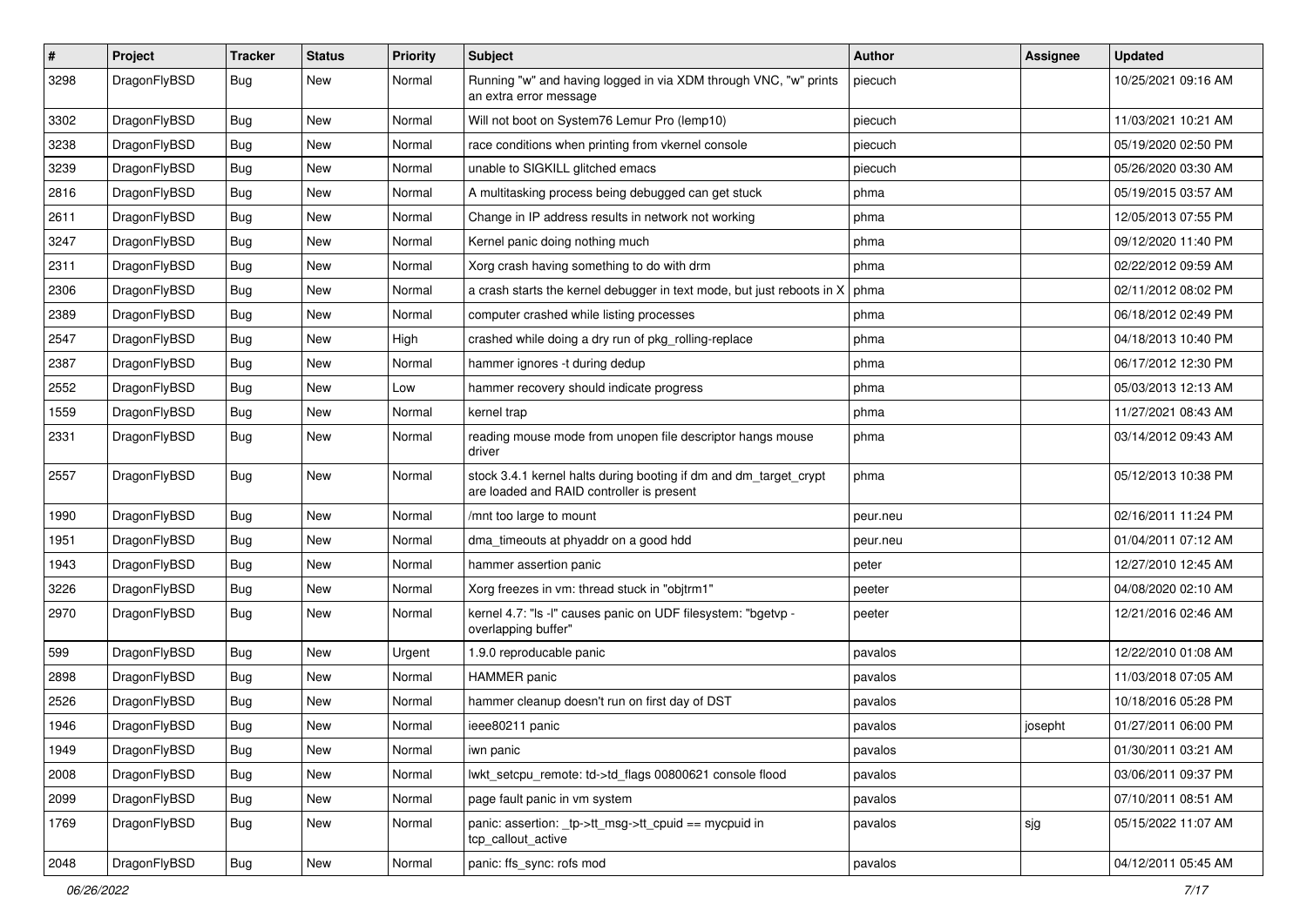| $\pmb{\#}$ | Project      | <b>Tracker</b> | <b>Status</b> | <b>Priority</b> | Subject                                                                                                            | Author                 | <b>Assignee</b> | <b>Updated</b>      |
|------------|--------------|----------------|---------------|-----------------|--------------------------------------------------------------------------------------------------------------------|------------------------|-----------------|---------------------|
| 1969       | DragonFlyBSD | Bug            | <b>New</b>    | Normal          | pf-related network problem                                                                                         | pavalos                | lentferj        | 02/01/2011 06:57 PM |
| 2199       | DragonFlyBSD | Bug            | New           | Normal          | screen segfaults if utmpx isn't present                                                                            | pavalos                |                 | 11/15/2011 10:52 PM |
| 2248       | DragonFlyBSD | <b>Bug</b>     | New           | Normal          | sysctl panic                                                                                                       | pavalos                |                 | 11/23/2011 06:23 PM |
| 2117       | DragonFlyBSD | Bug            | <b>New</b>    | High            | ACPI and/or bce(4) problem with 2.11.0.673.g0d557 on HP DL380<br>G6                                                | pauska                 |                 | 08/22/2011 10:15 AM |
| 2874       | DragonFlyBSD | <b>Bug</b>     | <b>New</b>    | Normal          | make world DESTDIR=/emptydir fails                                                                                 | pascii                 |                 | 12/25/2015 07:04 AM |
| 3107       | DragonFlyBSD | Bug            | New           | Low             | ACPI interrupt storm when loading i915 on Lenovo T460                                                              | oyvinht                |                 | 07/15/2020 07:01 AM |
| 3152       | DragonFlyBSD | Bug            | Feedback      | Normal          | Console's size in ttyv0 and single user mode is sticking to 80x25,<br>while ttyv1 can make use of the whole screen | overtime               |                 | 02/24/2019 01:08 AM |
| 2799       | DragonFlyBSD | <b>Bug</b>     | New           | Normal          | Fatal trap 12 caused by moused(8) -p /dev/cual0                                                                    | opvalues               |                 | 03/04/2015 11:01 PM |
| 2802       | DragonFlyBSD | Bug            | <b>New</b>    | Normal          | USB Wifi urtwn0 crash from cd boot                                                                                 | opvalues               |                 | 03/10/2015 01:07 AM |
| 3051       | DragonFlyBSD | Bug            | <b>New</b>    | Normal          | panic DragonFly v4.8.1-RELEASE by mounting a malformed NTFS<br>image [12.000]                                      | open.source@ribose.com |                 | 08/14/2017 03:20 AM |
| 3052       | DragonFlyBSD | <b>Bug</b>     | New           | Normal          | panic DragonFly v4.8.1-RELEASE by mounting a malformed NTFS<br>image [64.000]                                      | open.source@ribose.com |                 | 08/14/2017 03:22 AM |
| 3049       | DragonFlyBSD | <b>Bug</b>     | New           | Normal          | panic DragonFly v4.8.1-RELEASE by mounting a malformed<br>msdosfs image [12.128]                                   | open.source@ribose.com |                 | 08/14/2017 02:53 AM |
| 2622       | DragonFlyBSD | <b>Bug</b>     | <b>New</b>    | Normal          | VAIO FIT15E fn keys support                                                                                        | nonsolosoft            |                 | 12/31/2013 01:31 AM |
| 2621       | DragonFlyBSD | <b>Bug</b>     | <b>New</b>    | Normal          | core dump using cdrom                                                                                              | nonsolosoft            |                 | 12/27/2013 12:43 AM |
| 2182       | DragonFlyBSD | Bug            | <b>New</b>    | Normal          | if msk PHY FIFO underrun/overflow                                                                                  | nonsolosoft            |                 | 09/03/2012 06:39 AM |
| 1193       | DragonFlyBSD | <b>Bug</b>     | <b>New</b>    | Normal          | kernel doesn't recognize cdrom drive                                                                               | nonsolosoft            |                 | 01/25/2014 09:11 PM |
| 2412       | DragonFlyBSD | <b>Bug</b>     | <b>New</b>    | Normal          | wlan0 fails to get address via dhclient                                                                            | nonsolosoft            |                 | 08/30/2012 05:55 AM |
| 3215       | DragonFlyBSD | Bug            | New           | Normal          | Hang in tcdrain(3) after write(3)                                                                                  | noloader               |                 | 11/25/2019 03:08 PM |
| 2098       | DragonFlyBSD | Submit         | New           | Normal          | [PATCH] correct ath man page example<br>(/usr/src/share/man/man4/ath.4)                                            | nobody                 |                 | 11/15/2011 12:27 AM |
| 2958       | DragonFlyBSD | <b>Bug</b>     | Feedback      | Normal          | Hammer FS dies during pruning after massive write load                                                             | neilb                  |                 | 10/11/2016 04:20 AM |
| 2957       | DragonFlyBSD | <b>Bug</b>     | Feedback      | Normal          | swapoff -a followed by swapon -a doesn't give your swap back                                                       | neilb                  |                 | 10/09/2016 04:17 AM |
| 2104       | DragonFlyBSD | Bug            | <b>New</b>    | Normal          | network configuration seg. fault on install CD                                                                     | navratil               |                 | 07/26/2011 07:55 AM |
| 679        | DragonFlyBSD | <b>Bug</b>     | <b>New</b>    | Low             | Netgraph backward compatibility for old *LEN constants                                                             | nant                   | nant            | 02/18/2014 05:45 AM |
| 1144       | DragonFlyBSD | Bug            | Feedback      | Normal          | Incorrect clock under KVM                                                                                          | msylvan                |                 | 03/09/2013 01:17 PM |
| 168        | DragonFlyBSD | <b>Bug</b>     | In Progress   | Normal          | Livelocked limit engaged while trying to setup IPW wireless                                                        | mschacht               | sepherosa       | 05/11/2021 04:05 AM |
| 3218       | DragonFlyBSD | <b>Bug</b>     | New           | Normal          | Kernel panics are not sent to comconsole when booted over EFI                                                      | mqudsi                 |                 | 12/02/2019 08:52 PM |
| 3235       | DragonFlyBSD | <b>Bug</b>     | New           | Normal          | Kernel panic in devfs_vnops.c                                                                                      | mneumann               |                 | 04/28/2020 07:00 AM |
| 3111       | DragonFlyBSD | <b>Bug</b>     | In Progress   | High            | Mouse lags every second heavily under X11                                                                          | mneumann               |                 | 12/12/2017 09:46 PM |
| 3317       | DragonFlyBSD | <b>Bug</b>     | In Progress   | Normal          | Network vtnet0 not working on Hetzner cloud                                                                        | mneumann               |                 | 06/18/2022 03:55 AM |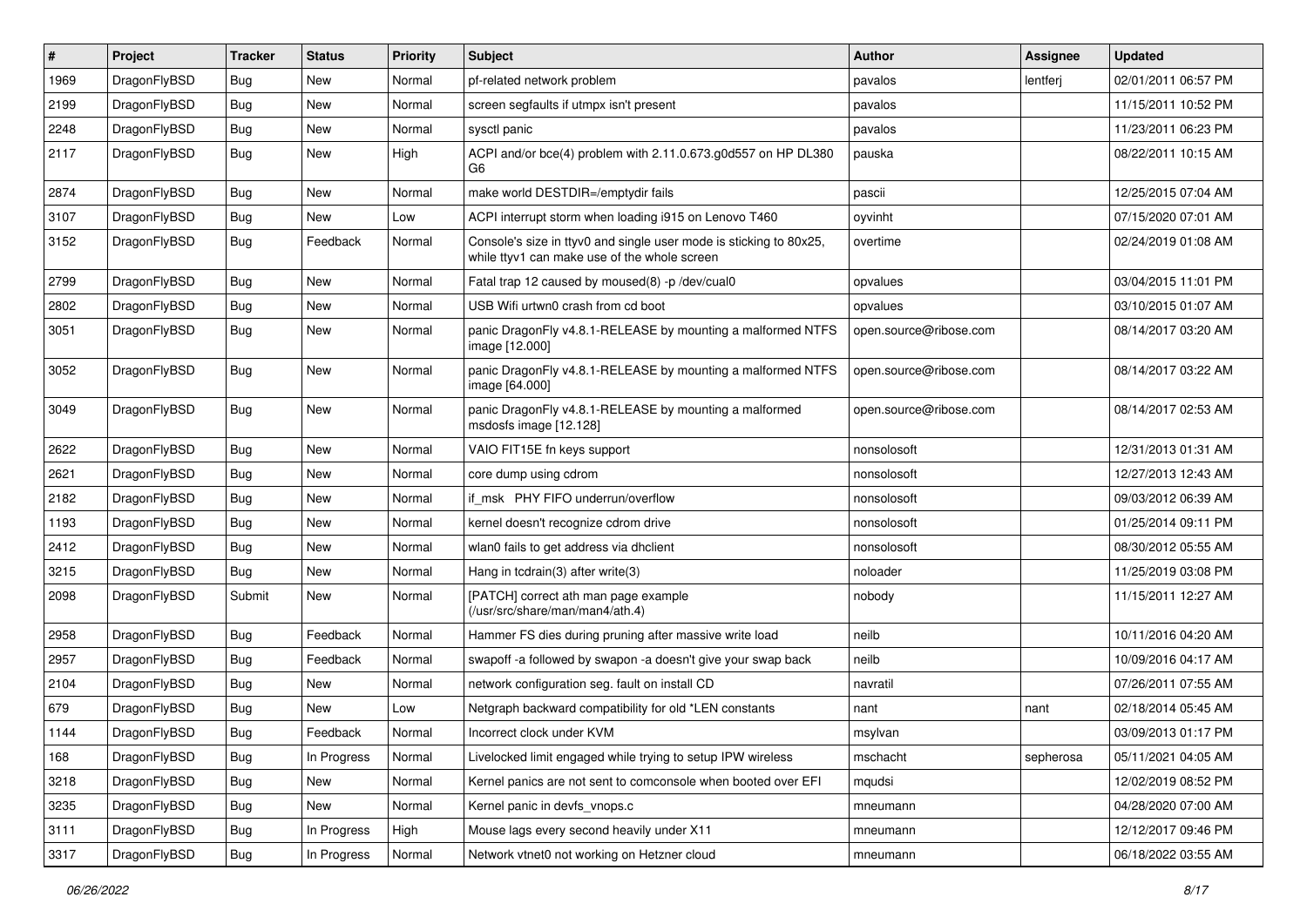| $\sharp$ | Project      | <b>Tracker</b> | <b>Status</b> | <b>Priority</b> | <b>Subject</b>                                                                                          | <b>Author</b> | <b>Assignee</b> | <b>Updated</b>      |
|----------|--------------|----------------|---------------|-----------------|---------------------------------------------------------------------------------------------------------|---------------|-----------------|---------------------|
| 2881     | DragonFlyBSD | Bug            | New           | Normal          | Pulseaudio hangs/resets system when starting X11                                                        | mneumann      |                 | 01/09/2016 03:08 AM |
| 3222     | DragonFlyBSD | Bug            | <b>New</b>    | Normal          | gcc - undefined reference to '__atomic_load' (missing libatomic?)                                       | mneumann      |                 | 02/08/2020 02:45 AM |
| 2788     | DragonFlyBSD | Bug            | <b>New</b>    | Normal          | ioctl GSLICEINFO: Not working for vnode slice                                                           | mneumann      |                 | 02/12/2015 07:49 AM |
| 2972     | DragonFlyBSD | Bug            | New           | Normal          | ipfw3 "deny to me" does not work correctly                                                              | mneumann      |                 | 12/27/2016 12:11 PM |
| 1293     | DragonFlyBSD | Bug            | <b>New</b>    | Normal          | 2.2.1-REL Installer Request                                                                             | mk            | tuxillo         | 05/11/2021 04:00 AM |
| 2644     | DragonFlyBSD | Bug            | Feedback      | Normal          | 3.6.0-REL trap 9 on boot                                                                                | memmerto      |                 | 11/27/2021 08:08 AM |
| 2598     | DragonFlyBSD | Bug            | New           | Normal          | i386 via USB Booting                                                                                    | mbzadegan     |                 | 10/21/2013 02:28 AM |
| 2067     | DragonFlyBSD | Bug            | New           | Normal          | sound/pcm: "play interrupt timeout, channel dead"                                                       | matthiasr     |                 | 05/11/2021 03:55 AM |
| 1860     | DragonFlyBSD | Bug            | Feedback      | Normal          | Panic while creating UFS fs on vn(4) for initrd                                                         | matthias      |                 | 02/29/2012 07:16 AM |
| 2809     | DragonFlyBSD | Bug            | New           | Normal          | hammer mirror-stream                                                                                    | masu          |                 | 04/10/2015 12:33 AM |
| 3035     | DragonFlyBSD | Bug            | New           | Normal          | panic: assertion "cpu >= 0 && cpu < ncpus" failed in netisr_cpuport<br>at /usr/src/sys/net/netisr2.h:87 | masu          |                 | 05/11/2017 01:24 AM |
| 2092     | DragonFlyBSD | Bug            | <b>New</b>    | Normal          | Panic: Bad link elm 0x next->prev != elm                                                                | masterblaster | dillon          | 12/04/2011 12:49 PM |
| 2370     | DragonFlyBSD | <b>Bug</b>     | <b>New</b>    | Normal          | panic: ffs_valloc: dup alloc                                                                            | marino        | vsrinivas       | 02/01/2013 09:28 AM |
| 2167     | DragonFlyBSD | Bug            | New           | Normal          | shutdown/reboot fails after uptime msg                                                                  | marino        |                 | 11/28/2011 03:01 AM |
| 2531     | DragonFlyBSD | Bug            | <b>New</b>    | Normal          | camcontrol fails to disable APM                                                                         | m.lombardi85  |                 | 03/23/2013 12:28 PM |
| 2808     | DragonFlyBSD | Bug            | New           | Normal          | X freeze by switching between X and VT - results in black screen                                        | lukesky333    |                 | 05/11/2021 03:55 AM |
| 2434     | DragonFlyBSD | Bug            | New           | Normal          | BTX Halted - Boot fails on USB/GUI                                                                      | lucmv         |                 | 10/17/2012 08:12 PM |
| 2565     | DragonFlyBSD | Bug            | New           | Normal          | "ifconfig ix0 up" panic                                                                                 | Itpig402a     |                 | 06/03/2013 05:46 AM |
| 3310     | DragonFlyBSD | Bug            | In Progress   | Normal          | NVMM+QEMU fail to boot with UEFI: Mem Assist Failed<br>[gpa=0xfffffff0]                                 | liweitianux   |                 | 01/11/2022 03:22 PM |
| 2917     | DragonFlyBSD | Bug            | <b>New</b>    | Normal          | da8: reading primary partition table: error accessing offset<br>000000000000 for 512                    | liweitianux   |                 | 05/11/2021 08:43 PM |
| 3028     | DragonFlyBSD | Bug            | In Progress   | Normal          | installer: confusion of set/get disk encryption passphrase dialogs                                      | liweitianux   | tuxillo         | 06/03/2022 05:13 PM |
| 2892     | DragonFlyBSD | Bug            | <b>New</b>    | Normal          | swap_pager:indefinite wait bufferf error                                                                | <b>Ihmwzy</b> |                 | 02/21/2016 10:32 PM |
| 1916     | DragonFlyBSD | Bug            | <b>New</b>    | Normal          | Constant crashes on x86_64 with UFS                                                                     | lentferj      |                 | 11/21/2010 07:40 PM |
| 2421     | DragonFlyBSD | Bug            | New           | High            | Kernel panic: vm_fault: page 0xc0f70000 not busy!                                                       | lentferj      |                 | 10/03/2012 08:16 AM |
| 1939     | DragonFlyBSD | Bug            | New           | Normal          | Panic on nightly build and stress test box                                                              | lentferj      |                 | 12/18/2010 08:41 AM |
| 2288     | DragonFlyBSD | Bug            | Feedback      | Normal          | Random IO performance loss introduced since January 1st                                                 | lentferj      |                 | 01/23/2013 04:21 PM |
| 2529     | DragonFlyBSD | Bug            | New           | Low             | Sundance network adapter is not detected and attached                                                   | kworr         |                 | 03/25/2013 02:29 AM |
| 1727     | DragonFlyBSD | Bug            | Feedback      | Normal          | CD boot panic (2.6.1) (usb?)                                                                            | kiril         |                 | 05/15/2022 05:10 AM |
| 2645     | DragonFlyBSD | <b>Bug</b>     | New           | Normal          | panic with dsched fq and ioprio                                                                         | jyoung15      |                 | 02/20/2014 07:29 AM |
| 2444     | DragonFlyBSD | Bug            | New           | Normal          | Crash during Hammer overnight cleanup                                                                   | justin        |                 | 11/04/2012 07:58 AM |
| 385      | DragonFlyBSD | <b>Bug</b>     | Feedback      | Low             | Mail archive address removal                                                                            | justin        | justin          | 03/09/2013 11:24 AM |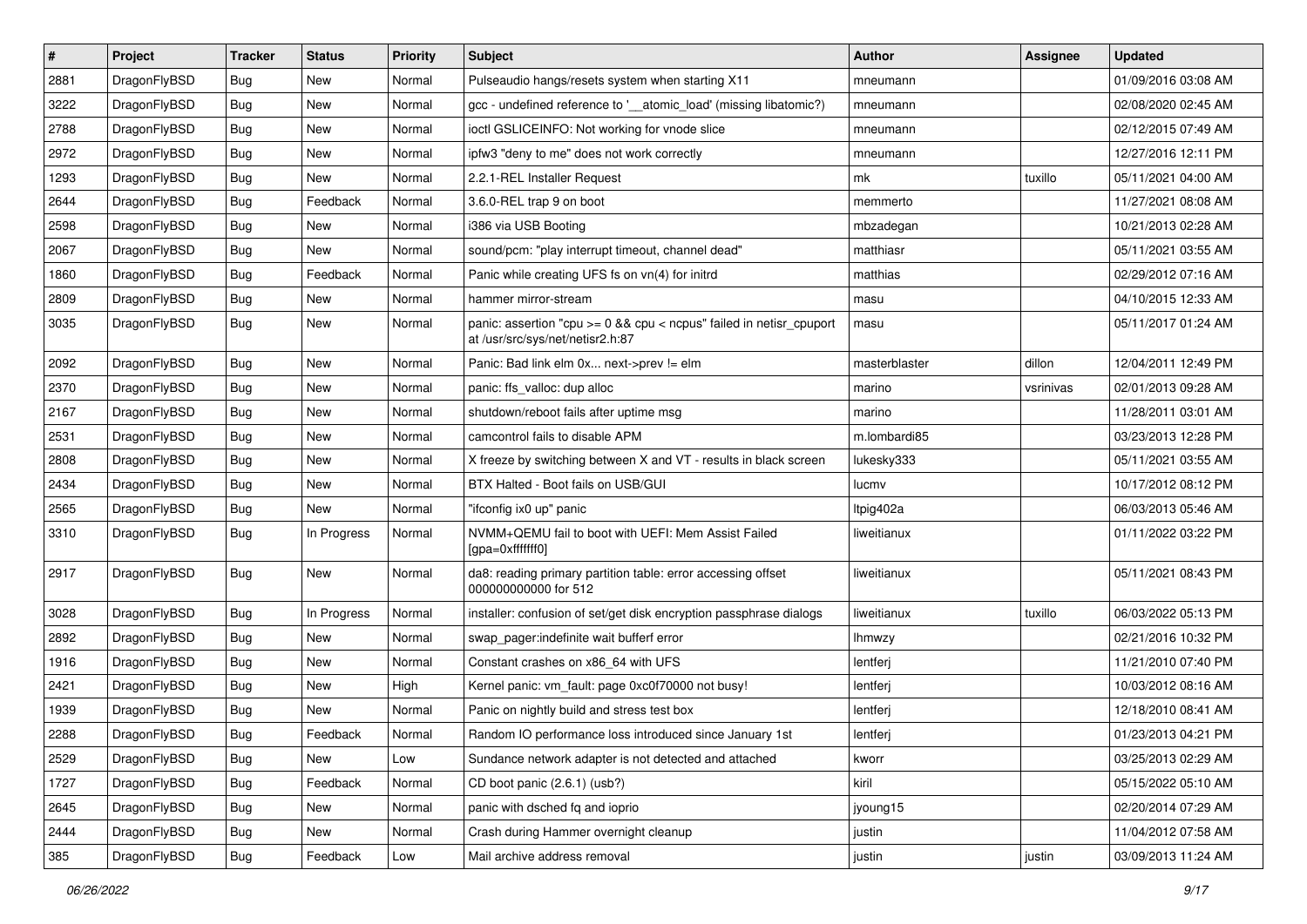| #    | Project      | <b>Tracker</b> | <b>Status</b> | <b>Priority</b> | Subject                                                                                                    | Author          | Assignee  | <b>Updated</b>      |
|------|--------------|----------------|---------------|-----------------|------------------------------------------------------------------------------------------------------------|-----------------|-----------|---------------------|
| 3228 | DragonFlyBSD | Bug            | New           | Low             | pfi kif unref: state refcount $\leq$ 0 in dmesg                                                            | justin          |           | 03/05/2021 06:39 AM |
| 2090 | DragonFlyBSD | <b>Bug</b>     | Feedback      | Normal          | snd_hda does not support headphone automute                                                                | justin          |           | 03/29/2012 08:03 PM |
| 2153 | DragonFlyBSD | <b>Bug</b>     | New           | Normal          | Too many unuseful warnings at boot                                                                         | juanfra684      |           | 10/18/2011 10:16 PM |
| 2245 | DragonFlyBSD | Bug            | New           | Normal          | panic: assertion "ref < &td->td_toks_end" failed in lwkt_gettoken at<br>/usr/src/sys/kern/lwkt_token.c:588 | juanfra684      |           | 11/22/2011 07:41 PM |
| 1717 | DragonFlyBSD | <b>Bug</b>     | Feedback      | Normal          | HAMMER panic in hammer cursor down()                                                                       | josepht1        |           | 05/11/2021 04:05 AM |
| 2568 | DragonFlyBSD | <b>Bug</b>     | New           | Normal          | AHCI panic                                                                                                 | josepht         |           | 06/07/2013 05:52 PM |
| 1330 | DragonFlyBSD | <b>Bug</b>     | Feedback      | Normal          | Hammer, usb disk, SYNCHRONIZE CACHE failure                                                                | josepht         |           | 06/02/2014 04:56 AM |
| 1745 | DragonFlyBSD | Bug            | Feedback      | Normal          | kmalloc panic                                                                                              | josepht         |           | 05/11/2021 04:05 AM |
| 2013 | DragonFlyBSD | Bug            | In Progress   | Normal          | oversized DMA request loop                                                                                 | josepht         |           | 05/11/2021 04:06 AM |
| 2391 | DragonFlyBSD | Bug            | In Progress   | Normal          | System lock with ahci and acpi enabled on ATI RS690 chipset with<br>SMB600 sata controller                 | jorisgio        | vadaszi   | 06/03/2015 03:51 PM |
| 2712 | DragonFlyBSD | <b>Bug</b>     | New           | Normal          | connect(2) returns EINVAL when retrying after ECONNREFUSED                                                 | jorisgio        |           | 08/14/2014 05:31 PM |
| 2890 | DragonFlyBSD | Bug            | New           | Normal          | not able to boot usb installer on Toshiba Chromebook 2                                                     | johnnywhishbone |           | 02/22/2016 03:42 AM |
| 3089 | DragonFlyBSD | <b>Bug</b>     | In Progress   | Normal          | vtnet(4) - disable TCP checksum offload by default                                                         | jlane           | vadaszi   | 05/11/2021 04:14 AM |
| 2731 | DragonFlyBSD | <b>Bug</b>     | In Progress   | Normal          | Screen full of random colors when starting Xorg with Intel Haswell<br>HD Graphics P4600                    | ikatzmaier      |           | 11/12/2014 04:08 PM |
| 2308 | DragonFlyBSD | <b>Bug</b>     | <b>New</b>    | Normal          | System freeze when unloading snd_hda                                                                       | jaydg           |           | 02/19/2012 07:15 AM |
| 2369 | DragonFlyBSD | <b>Bug</b>     | New           | Normal          | panic: Bad link elm 0xffffffe07edf6068 next->prev != elm                                                   | jaydg           |           | 08/15/2012 03:04 AM |
| 2353 | DragonFlyBSD | Bug            | In Progress   | Normal          | panic: assertion "gd->gd_spinlocks_wr == 0" failed in<br>bsd4_schedulerclock                               | jaydg           | alexh     | 11/28/2012 01:57 AM |
| 3134 | DragonFlyBSD | Bug            | New           | Normal          | RFC 3021 (/31 networks) appear to be unsupported                                                           | jailbird        |           | 05/16/2018 11:03 PM |
| 2825 | DragonFlyBSD | <b>Bug</b>     | <b>New</b>    | High            | 3x dhclient = hanging system (objcache exhausted)                                                          | jaccovonb       | sepherosa | 05/11/2021 03:55 AM |
| 2604 | DragonFlyBSD | <b>Bug</b>     | <b>New</b>    | Normal          | dell laptop does not boot with LATEST                                                                      | isenmann        |           | 11/20/2013 02:07 AM |
| 2746 | DragonFlyBSD | Bug            | New           | Normal          | some fraction of xterms started from the xmonad window manager<br>get killed with SIGALRM                  | isenmann        | profmakx  | 12/28/2014 02:51 AM |
| 3029 | DragonFlyBSD | <b>Bug</b>     | <b>New</b>    | Normal          | Running DflyBSD 4.8 on FreeBSD bhyve as a guest                                                            | iron            |           | 05/13/2022 04:33 AM |
| 3189 | DragonFlyBSD | Bug            | New           | Normal          | Allow DragonFly Mail Agent to accept an alternate config via<br>command line switch                        | iang            |           | 08/16/2021 12:42 AM |
| 3201 | DragonFlyBSD | Submit         | New           | Normal          | Fixes make search display                                                                                  | htse            |           | 08/20/2021 04:02 PM |
| 3206 | DragonFlyBSD | Submit         | New           | Normal          | update psm/kbd to FreeBSD 12.0 code                                                                        | htse            |           | 10/05/2019 03:49 PM |
| 1982 | DragonFlyBSD | <b>Bug</b>     | New           | Low             | There is no linuxulator on x86-64                                                                          | herrgard        |           | 05/31/2022 02:25 PM |
| 2125 | DragonFlyBSD | <b>Bug</b>     | New           | Normal          | Weird garbage in dmesg                                                                                     | herrgard        |           | 08/30/2011 08:04 PM |
| 2680 | DragonFlyBSD | <b>Bug</b>     | New           | Low             | boot0cfg update makes box unbootable                                                                       | herrgard        |           | 06/10/2014 06:02 AM |
| 2045 | DragonFlyBSD | <b>Bug</b>     | New           | Normal          | ral(4): Fatal trap 12: page fault while in kernel mode (two panics)                                        | herrgard        |           | 11/03/2011 05:34 PM |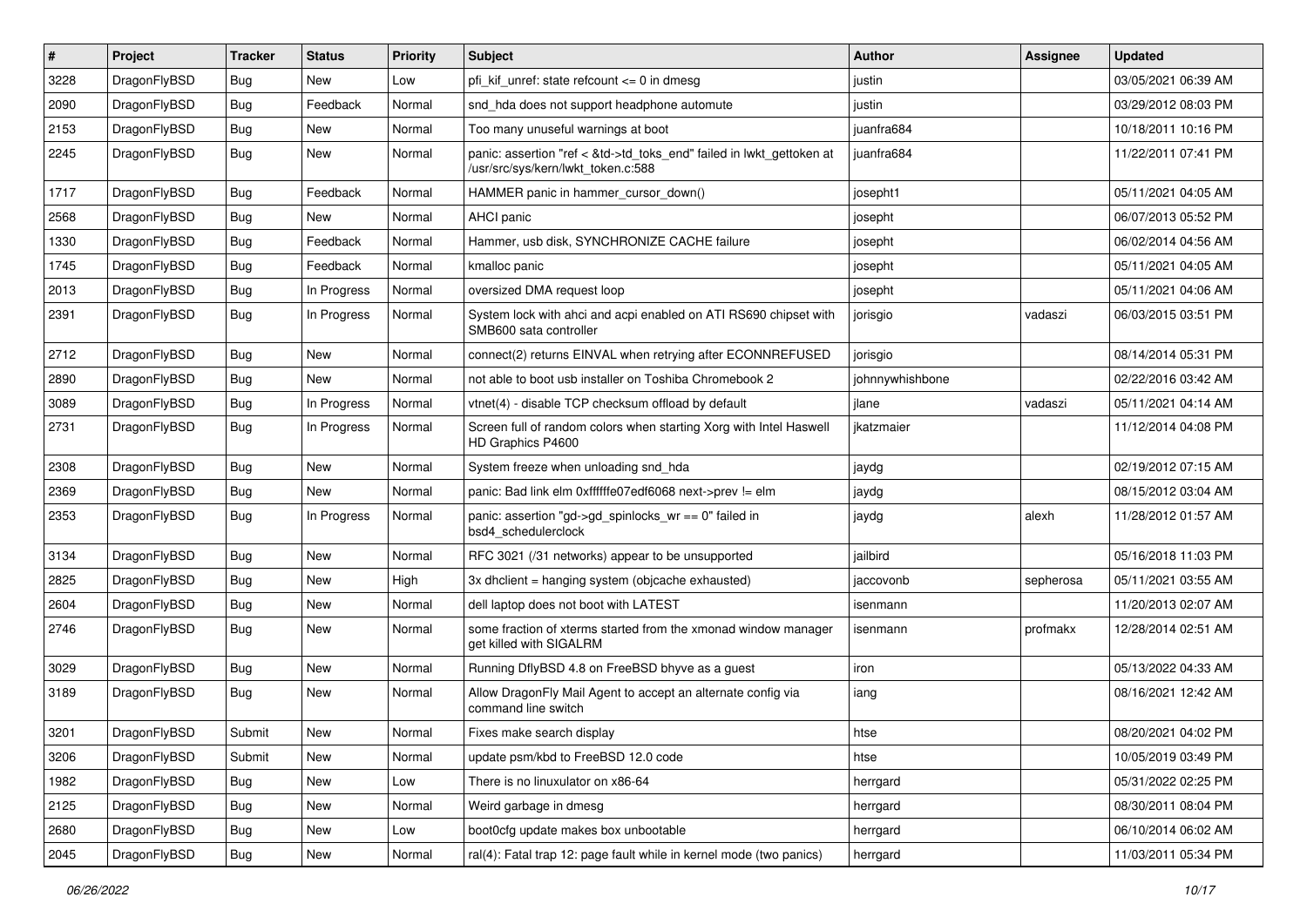| $\vert$ # | Project      | <b>Tracker</b> | <b>Status</b> | <b>Priority</b> | <b>Subject</b>                                                                  | <b>Author</b> | <b>Assignee</b> | <b>Updated</b>      |
|-----------|--------------|----------------|---------------|-----------------|---------------------------------------------------------------------------------|---------------|-----------------|---------------------|
| 1430      | DragonFlyBSD | <b>Bug</b>     | New           | Normal          | Buggy w(1)?                                                                     | hasso         | alexh           | 11/24/2010 08:09 AM |
| 1411      | DragonFlyBSD | <b>Bug</b>     | Feedback      | Normal          | Burning doesn't work with ahci(4)                                               | hasso         | dillon          | 05/11/2021 04:00 AM |
| 1486      | DragonFlyBSD | <b>Bug</b>     | Feedback      | Normal          | Interrupt storm related to SATA DVD device                                      | hasso         |                 | 05/11/2021 04:01 AM |
| 1502      | DragonFlyBSD | <b>Bug</b>     | In Progress   | Normal          | Lock while deleting files from nohistory HAMMER directories                     | hasso         |                 | 03/10/2013 04:28 AM |
| 1428      | DragonFlyBSD | <b>Bug</b>     | Feedback      | Low             | POSIX.1e implementation is too old                                              | hasso         | tuxillo         | 05/11/2021 04:00 AM |
| 884       | DragonFlyBSD | <b>Bug</b>     | In Progress   | High            | Performance/memory problems under filesystem IO load                            | hasso         |                 | 05/11/2021 03:50 AM |
| 1313      | DragonFlyBSD | Bug            | New           | Low             | Signal code in kernel needs major overhaul (signal queues,<br>si code, si addr) | hasso         |                 | 05/11/2021 04:00 AM |
| 1525      | DragonFlyBSD | Bug            | <b>New</b>    | Normal          | boehm-gc problems                                                               | hasso         |                 | 10/13/2012 07:13 PM |
| 1532      | DragonFlyBSD | <b>Bug</b>     | New           | Low             | jemalloc doesn't work on DragonFly                                              | hasso         | sjg             | 08/02/2011 01:14 AM |
| 1563      | DragonFlyBSD | <b>Bug</b>     | Feedback      | Normal          | reset(1) doesn't reset terminal to the defaults                                 | hasso         |                 | 03/10/2013 04:17 AM |
| 2095      | DragonFlyBSD | Bug            | New           | Low             | Running installer post-install: Unsupported DFUI transport "                    | greenrd       |                 | 06/26/2011 09:20 AM |
| 2094      | DragonFlyBSD | <b>Bug</b>     | New           | Normal          | Segfault when gdb printing backtrace from core dump                             | greenrd       |                 | 06/25/2011 04:14 PM |
| 3165      | DragonFlyBSD | <b>Bug</b>     | New           | Normal          | Looping at boot time                                                            | gop           |                 | 12/28/2018 01:04 PM |
| 2577      | DragonFlyBSD | <b>Bug</b>     | New           | Normal          | virtio-blk iops performance is cpu limited on high end devices                  | gjs278        | vsrinivas       | 08/01/2013 02:28 PM |
| 2416      | DragonFlyBSD | <b>Bug</b>     | New           | Normal          | ".' entry can be removed on mounted nfs filesystem                              | ftigeot       | tuxillo         | 06/03/2014 04:40 AM |
| 1923      | DragonFlyBSD | Bug            | New           | Normal          | Abysmal NFS performance with IPv6                                               | ftigeot       |                 | 12/05/2010 09:34 PM |
| 2619      | DragonFlyBSD | <b>Bug</b>     | New           | Normal          | DragonFly 3.6 can't be installed on a 6TB volume                                | ftigeot       |                 | 02/23/2014 11:55 PM |
| 2674      | DragonFlyBSD | <b>Bug</b>     | New           | Normal          | <b>GPT Support</b>                                                              | ftigeot       |                 | 12/28/2015 02:54 PM |
| 2803      | DragonFlyBSD | <b>Bug</b>     | New           | Normal          | HAMMER: Warning: UNDO area too small!                                           | ftigeot       |                 | 03/11/2015 03:42 PM |
| 2535      | DragonFlyBSD | <b>Bug</b>     | New           | Normal          | Imap processes apparentlt blocked on disk I/O                                   | ftigeot       |                 | 04/02/2013 09:31 AM |
| 2051      | DragonFlyBSD | <b>Bug</b>     | New           | Normal          | No ipv6 lan route entry created on 2.10                                         | ftigeot       |                 | 04/21/2011 10:37 AM |
| 2037      | DragonFlyBSD | <b>Bug</b>     | Feedback      | Normal          | Panic Bad link elm while building packages                                      | ftigeot       | dillon          | 04/21/2011 07:20 AM |
| 2819      | DragonFlyBSD | <b>Bug</b>     | In Progress   | Normal          | Random micro system freezes after a week of uptime                              | ftigeot       | dillon          | 08/16/2015 08:46 PM |
| 2122      | DragonFlyBSD | Submit         | New           | Normal          | [Review] Fixes to the VFS layer                                                 | ftigeot       |                 | 05/31/2022 03:25 PM |
| 2403      | DragonFlyBSD | Bug            | New           | Low             | newfs -E doesn't handle /dev/serno device names properly                        | ftigeot       |                 | 08/17/2012 05:07 AM |
| 1826      | DragonFlyBSD | <b>Bug</b>     | New           | Normal          | panic during boot: assertion so->so port  in tcp input                          | ftigeot       |                 | 05/15/2022 11:05 AM |
| 1818      | DragonFlyBSD | <b>Bug</b>     | New           | Normal          | panic: Bad tailq NEXT (kqueue issue ?)                                          | ftigeot       |                 | 05/15/2022 11:40 AM |
| 1593      | DragonFlyBSD | <b>Bug</b>     | Feedback      | Normal          | panic: assertion: ccb == ap->ap_err_ccb in ahci_put_err_ccb                     | ftigeot       | ftigeot         | 05/15/2022 05:09 AM |
| 1899      | DragonFlyBSD | <b>Bug</b>     | New           | Normal          | Keyboard doesn't work                                                           | fransm        |                 | 05/15/2022 03:32 PM |
| 846       | DragonFlyBSD | <b>Bug</b>     | Feedback      | Normal          | USB bugs:usb mouse can't used!                                                  | frankning     |                 | 01/15/2015 08:36 AM |
| 979       | DragonFlyBSD | <b>Bug</b>     | Feedback      | Normal          | Failure-prone USB mass storage (SB600? msdosfs? CAM?)                           | floid         |                 | 01/15/2015 08:38 AM |
| 1672      | DragonFlyBSD | <b>Bug</b>     | Feedback      | Normal          | panic (trap 12) around btree_search() in 2.4.1-RELEASE                          | floid         |                 | 01/19/2015 03:36 AM |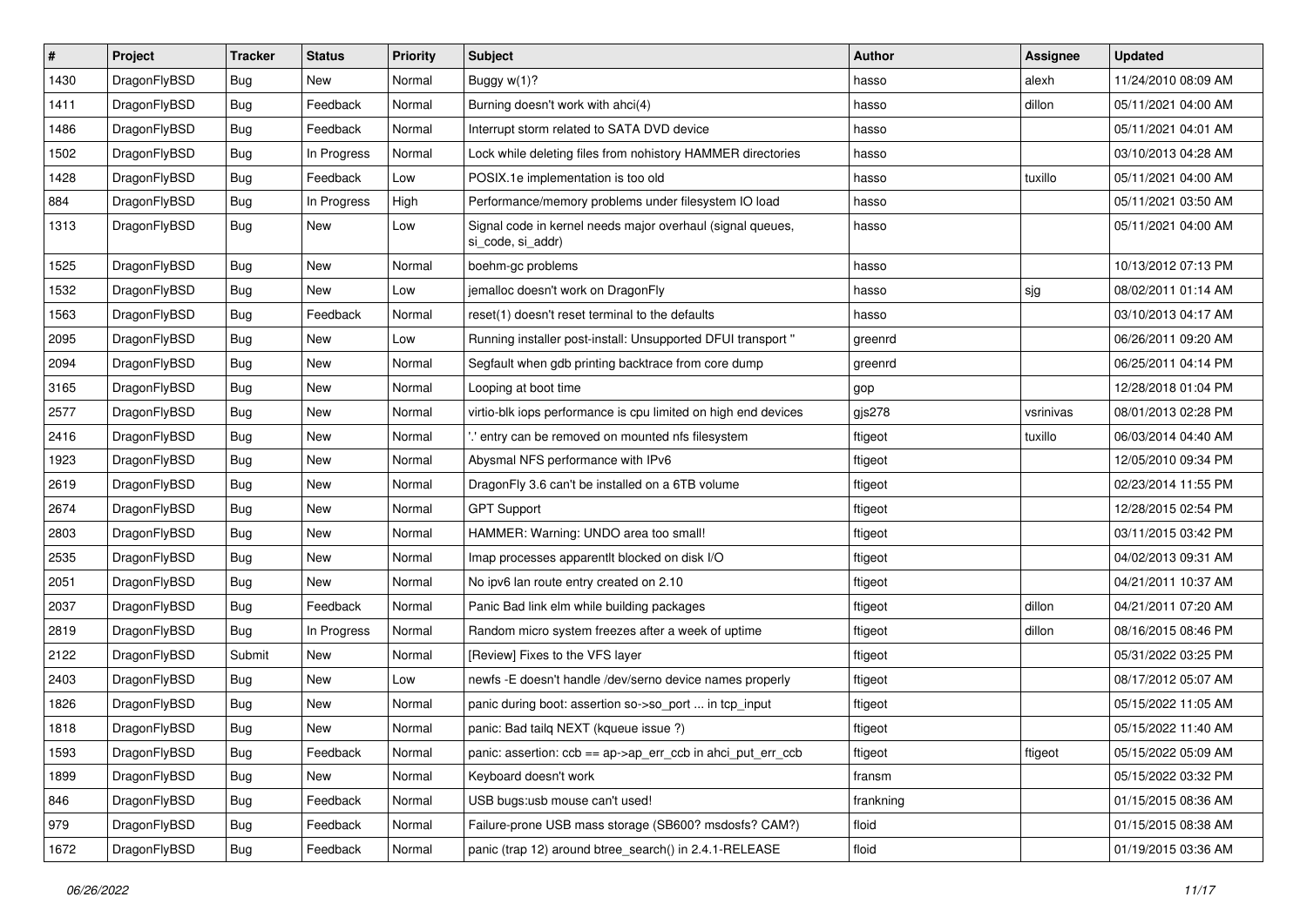| $\vert$ # | Project      | <b>Tracker</b> | <b>Status</b> | <b>Priority</b> | <b>Subject</b>                                                                                             | <b>Author</b> | Assignee | <b>Updated</b>      |
|-----------|--------------|----------------|---------------|-----------------|------------------------------------------------------------------------------------------------------------|---------------|----------|---------------------|
| 2657      | DragonFlyBSD | <b>Bug</b>     | <b>New</b>    | High            | Needs acl to migrate our servers                                                                           | ferney        |          | 03/31/2014 11:37 AM |
| 2569      | DragonFlyBSD | <b>Bug</b>     | <b>New</b>    | Normal          | ctime NFS                                                                                                  | ferney        |          | 08/11/2013 04:35 AM |
| 2075      | DragonFlyBSD | <b>Bug</b>     | <b>New</b>    | Normal          | pflogd on x86 64                                                                                           | fanch         |          | 05/16/2011 04:04 PM |
| 3276      | DragonFlyBSD | Submit         | New           | Normal          | Add option controlling whether gpt expand expands the last partition<br>(needs testing)                    | falsifian     |          | 07/10/2021 03:35 AM |
| 2544      | DragonFlyBSD | <b>Bug</b>     | <b>New</b>    | Normal          | live DVD system boot (menu option 1) caused db> prompt on<br>PE1950                                        | estrabd       |          | 05/11/2021 03:54 AM |
| 1592      | DragonFlyBSD | <b>Bug</b>     | Feedback      | Normal          | AcpiOSUnmapMemory: Warning, deallocation did not track<br>allocation.                                      | eocallaghan   |          | 06/02/2014 07:45 AM |
| 1947      | DragonFlyBSD | Bug            | New           | Low             | GA-880GM-UD2H (rev. 1.3) AHCI fails to detect disks at the end of<br>the RAID controller                   | eocallaghan   |          | 11/27/2021 08:46 AM |
| 1831      | DragonFlyBSD | <b>Bug</b>     | Feedback      | High            | HAMMER "malloc limit exceeded" panic                                                                       | eocallaghan   | dillon   | 06/04/2022 04:38 AM |
| 1591      | DragonFlyBSD | <b>Bug</b>     | Feedback      | Normal          | Lenovo X301 hangs with AHCI Driver CMD TIMEOUT<br>STS=d0 <bsy></bsy>                                       | eocallaghan   |          | 05/11/2021 04:05 AM |
| 2161      | DragonFlyBSD | Bug            | New           | Normal          | Outdated xorg.conf file gets installed into etc and screws up mouse                                        | eocallaghan   |          | 10/27/2011 01:51 PM |
| 2158      | DragonFlyBSD | Bug            | New           | Normal          | iwn panics with assertion on boot.                                                                         | eocallaghan   |          | 10/24/2011 04:13 PM |
| 2164      | DragonFlyBSD | Bug            | <b>New</b>    | Normal          | panic on reboot from usb.                                                                                  | eocallaghan   |          | 10/27/2011 09:29 AM |
| 2254      | DragonFlyBSD | <b>Bug</b>     | <b>New</b>    | Normal          | panic: assertion "ref < &td->td toks end" failed in lwkt gettoken at<br>/usr/src/sys/kern/lwkt_token.c:588 | eocallaghan   |          | 12/05/2011 10:21 PM |
| 1181      | DragonFlyBSD | Bug            | In Progress   | Normal          | ACX111 panic                                                                                               | elekktretterr |          | 05/11/2021 04:00 AM |
| 1669      | DragonFlyBSD | <b>Bug</b>     | In Progress   | Normal          | Drive wont open using button                                                                               | elekktretterr |          | 02/29/2012 12:05 PM |
| 1877      | DragonFlyBSD | Bug            | New           | Normal          | Freeze during 1st hammer cleanup after new install                                                         | elekktretterr |          | 05/15/2022 11:43 AM |
| 1456      | DragonFlyBSD | Bug            | Feedback      | Normal          | Microsoft wireless desktop problems                                                                        | elekktretterr |          | 01/15/2015 08:34 AM |
| 1463      | DragonFlyBSD | Bug            | New           | Normal          | Mountroot before drives are initialized                                                                    | elekktretterr |          | 12/07/2010 01:30 PM |
| 1668      | DragonFlyBSD | Bug            | Feedback      | Normal          | Power button not working                                                                                   | elekktretterr |          | 03/10/2013 06:22 AM |
| 1194      | DragonFlyBSD | <b>Bug</b>     | <b>New</b>    | Normal          | SCSI errors while trying to copy photos from my camera                                                     | elekktretterr |          | 01/14/2015 04:39 PM |
| 1613      | DragonFlyBSD | <b>Bug</b>     | Feedback      | Normal          | USB Keyboard not working on master                                                                         | elekktretterr |          | 05/11/2021 04:05 AM |
| 1454      | DragonFlyBSD | <b>Bug</b>     | Feedback      | Normal          | Unable to boot from external USB DVD drive                                                                 | elekktretterr |          | 05/11/2021 04:01 AM |
| 1634      | DragonFlyBSD | Bug            | <b>New</b>    | Normal          | panic: spin lock: 0xe4ad1320, indefinitive wait!                                                           | elekktretterr |          | 01/19/2015 03:21 AM |
| 3117      | DragonFlyBSD | Bug            | <b>New</b>    | Normal          | Problem with colours if "intel" video-driver used                                                          | dpostolov     |          | 01/07/2018 11:35 PM |
| 3116      | DragonFlyBSD | Bug            | <b>New</b>    | Normal          | da0 detects on very big volume if to remove usb install stick and<br>reboot on Intel NUC5PPYH              | dpostolov     |          | 01/07/2018 09:40 PM |
| 1774      | DragonFlyBSD | Bug            | <b>New</b>    | Normal          | New IP header cleanup branch available for testing                                                         | dillon        |          | 05/15/2022 10:59 AM |
| 1336      | DragonFlyBSD | Bug            | In Progress   | Normal          | Still looking for reports of missed directory entries w/ HAMMER                                            | dillon        |          | 05/11/2021 04:00 AM |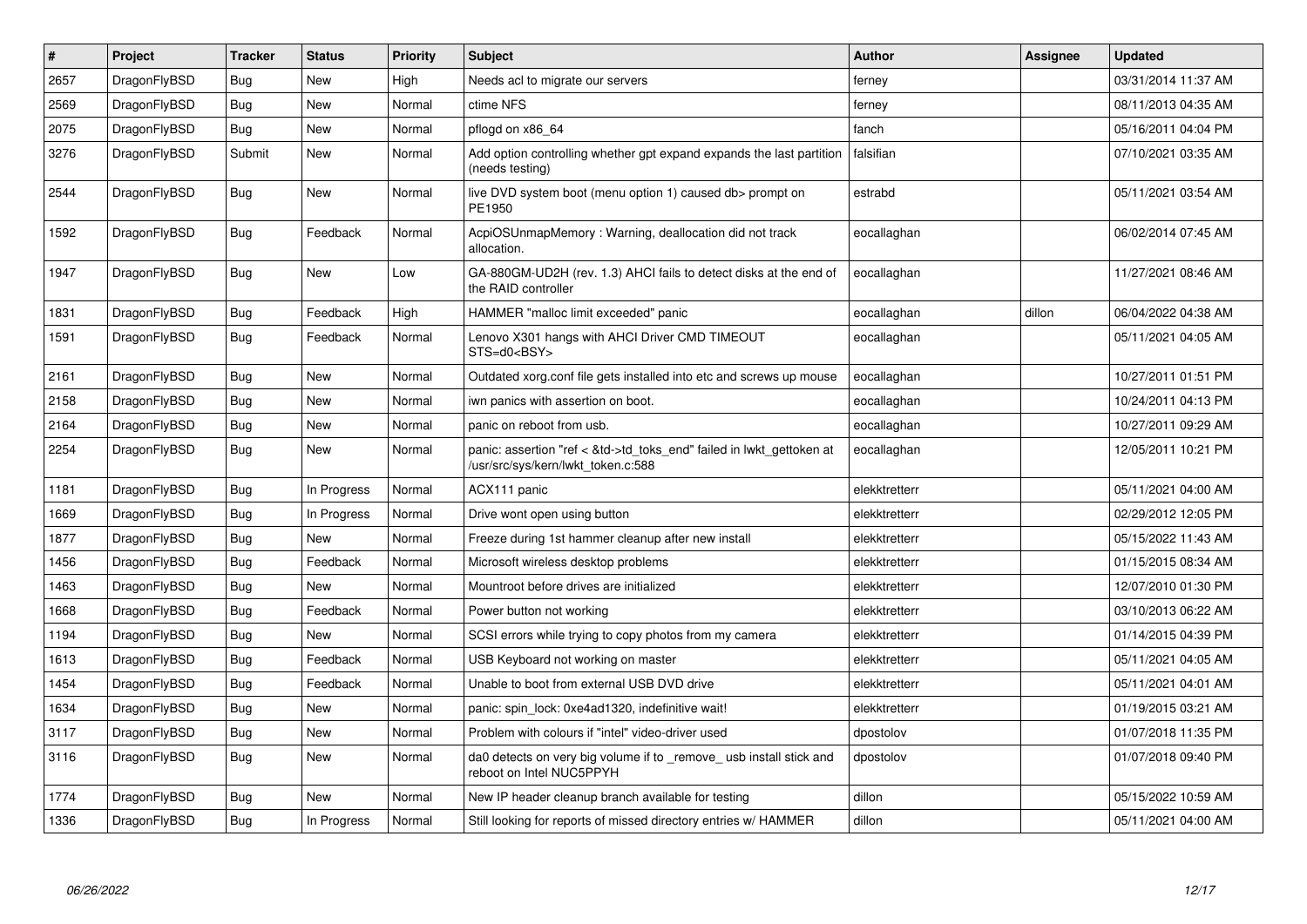| #    | Project      | <b>Tracker</b> | <b>Status</b> | <b>Priority</b> | <b>Subject</b>                                                                                                                                            | <b>Author</b> | Assignee | <b>Updated</b>      |
|------|--------------|----------------|---------------|-----------------|-----------------------------------------------------------------------------------------------------------------------------------------------------------|---------------|----------|---------------------|
| 1448 | DragonFlyBSD | Bug            | Feedback      | Normal          | panic: assertion: _tp->tt_msg->tt_cpuid == mycpuid in<br>tcp_callout_active tcp_output tcp_usr_send netmsg_pru_send<br>netmsg_service tcpmsg_service_loop | dillon        |          | 05/11/2021 04:00 AM |
| 1429 | DragonFlyBSD | <b>Bug</b>     | Feedback      | Normal          | vkernel bug - "mfree: m->m_nextpkt != NULL"                                                                                                               | dillon        |          | 05/11/2021 04:00 AM |
| 2708 | DragonFlyBSD | Bug            | <b>New</b>    | Normal          | unable to send TCP nor UDP on age(4) interface                                                                                                            | dermiste      |          | 05/11/2021 03:54 AM |
| 3147 | DragonFlyBSD | Submit         | <b>New</b>    | Normal          | Enable headless installation                                                                                                                              | ddegroot      |          | 10/09/2018 01:25 PM |
| 3154 | DragonFlyBSD | Submit         | <b>New</b>    | Normal          | Update serial handling in bootloader                                                                                                                      | ddegroot      | dillon   | 11/06/2018 11:21 PM |
| 2717 | DragonFlyBSD | Submit         | Feedback      | Normal          | Out of range numeric handling                                                                                                                             | dclink        | tuxillo  | 05/11/2021 04:08 AM |
| 2721 | DragonFlyBSD | Submit         | Feedback      | Low             | Some few zalloc calls to objcache ones replacements                                                                                                       | dclink        | tuxillo  | 05/11/2021 04:08 AM |
| 2790 | DragonFlyBSD | Submit         | New           | Low             | filedesc softrefs increment code factoring                                                                                                                | dclink        |          | 02/21/2015 04:00 AM |
| 3011 | DragonFlyBSD | Bug            | In Progress   | Normal          | dragonfly/sys/dev/netif/re/re.c: suspicious code?                                                                                                         | dcb           |          | 07/29/2017 01:26 AM |
| 3018 | DragonFlyBSD | <b>Bug</b>     | <b>New</b>    | Normal          | sys/bus/u4b/wlan/if_run.c:5464]: (style) Redundant condition                                                                                              | dcb           |          | 04/11/2017 11:26 AM |
| 3021 | DragonFlyBSD | Bug            | In Progress   | Normal          | sys/dev/drm/i915/i915_gem_stolen.c:115]: (error) Signed integer<br>overflow for expression '65535<<20'                                                    | dcb           |          | 04/11/2017 12:46 PM |
| 3022 | DragonFlyBSD | Bug            | <b>New</b>    | Normal          | sys/dev/netif/ath/ath/if ath.c:2142: strange bitmask?                                                                                                     | dcb           |          | 04/11/2017 11:49 AM |
| 3076 | DragonFlyBSD | <b>Bug</b>     | New           | Normal          | sys/dev/netif/ig_hal/e1000_ich8lan.c:1594: sanity checking mixup ?                                                                                        | dcb           |          | 10/11/2017 01:58 AM |
| 3024 | DragonFlyBSD | <b>Bug</b>     | <b>New</b>    | Low             | sys/dev/netif/wi/if_wi.c:1090]: (style) Redundant condition                                                                                               | dcb           |          | 04/11/2017 11:56 AM |
| 3025 | DragonFlyBSD | Bug            | <b>New</b>    | Normal          | sys/dev/powermng/powernow/powernow.c:284: bad comparison?                                                                                                 | dcb           |          | 09/23/2017 07:45 AM |
| 2835 | DragonFlyBSD | <b>Bug</b>     | <b>New</b>    | Normal          | /usr/include/c++/5.0/bits/c++locale.h likes<br>POSIX C_SOURCE>=200809                                                                                     | davshao       |          | 11/18/2015 03:40 AM |
| 2652 | DragonFlyBSD | <b>Bug</b>     | <b>New</b>    | Normal          | 189a0ff3761b47  ix: Implement MSI-X support locks up Lenovo<br>S10 Intel Atom n270                                                                        | davshao       |          | 05/14/2014 01:55 AM |
| 2688 | DragonFlyBSD | Bug            | <b>New</b>    | Normal          | 67613368bdda7 Fix wrong checks for U4B presence Asrock Z77M<br>difficulty detecting USB keyboard                                                          | davshao       |          | 06/28/2014 07:08 PM |
| 2994 | DragonFlyBSD | Bug            | <b>New</b>    | Normal          | Intermittent boot hangs after git: hammer - HAMMER Version 7                                                                                              | davshao       |          | 03/30/2017 02:06 PM |
| 2414 | DragonFlyBSD | Bug            | In Progress   | Normal          | Lenovo S10 acpi freeze (not new)                                                                                                                          | davshao       |          | 05/11/2021 04:13 AM |
| 3031 | DragonFlyBSD | Submit         | In Progress   | Normal          | Update drm/radeon to Linux 4.7.10 as much as possible                                                                                                     | davshao       | ftigeot  | 08/19/2021 12:33 PM |
| 3145 | DragonFlyBSD | Submit         | In Progress   | Normal          | Update libelf to FreeBSD 12 current and build as base library usable<br>by ports                                                                          | davshao       | tuxillo  | 08/20/2021 03:58 PM |
| 3227 | DragonFlyBSD | Submit         | New           | Normal          | Add HAMMER2 instructions in the installation medium README                                                                                                | daftaupe      |          | 03/26/2020 03:34 PM |
| 3243 | DragonFlyBSD | <b>Bug</b>     | New           | Normal          | SMART status not reported properly for SSD disks                                                                                                          | daftaupe      |          | 09/09/2020 11:03 PM |
| 2687 | DragonFlyBSD | <b>Bug</b>     | New           | Normal          | natacontrol software RAID in installer                                                                                                                    | csmelosky     |          | 06/22/2014 12:03 PM |
| 1198 | DragonFlyBSD | Bug            | New           | High            | DDB loops panic in db_read_bytes                                                                                                                          | corecode      | tuxillo  | 05/11/2021 03:51 AM |
| 1469 | DragonFlyBSD | <b>Bug</b>     | In Progress   | Normal          | Hammer history security concern                                                                                                                           | corecode      | tuxillo  | 05/11/2021 03:52 AM |
| 341  | DragonFlyBSD | <b>Bug</b>     | New           | Normal          | Vinum erroneously repors devices as busy                                                                                                                  | corecode      | swildner | 01/21/2012 04:50 AM |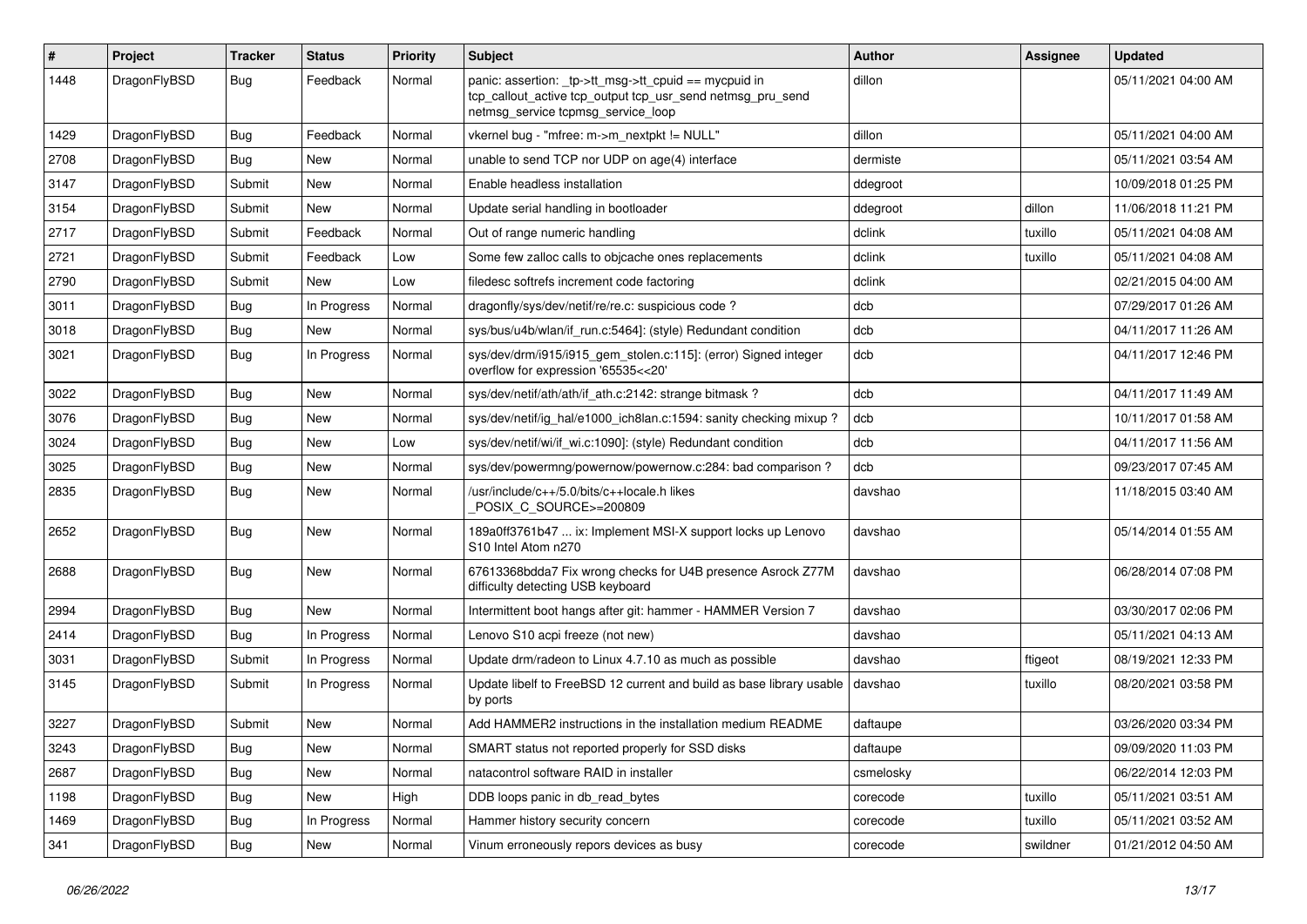| #    | Project      | <b>Tracker</b> | <b>Status</b> | <b>Priority</b> | Subject                                                                                                       | <b>Author</b> | <b>Assignee</b> | <b>Updated</b>      |
|------|--------------|----------------|---------------|-----------------|---------------------------------------------------------------------------------------------------------------|---------------|-----------------|---------------------|
| 1287 | DragonFlyBSD | <b>Bug</b>     | Feedback      | Normal          | altg configuration doesn't work                                                                               | corecode      | tuxillo         | 05/11/2021 03:51 AM |
| 1442 | DragonFlyBSD | <b>Bug</b>     | New           | Normal          | blocking SIGSEGV and triggering a segment violation produces an<br>all CPU consuming process                  | corecode      | tuxillo         | 05/11/2021 03:52 AM |
| 1587 | DragonFlyBSD | Bug            | Feedback      | Normal          | can't gdb across fork                                                                                         | corecode      | tuxillo         | 05/11/2021 03:54 AM |
| 1584 | DragonFlyBSD | Bug            | In Progress   | Normal          | can't use ssh from jail: debug1: read_passphrase: can't open<br>/dev/tty: Device busy                         | corecode      | tuxillo         | 05/11/2021 03:53 AM |
| 1547 | DragonFlyBSD | <b>Bug</b>     | In Progress   | Normal          | disklabel64 automatic sizing                                                                                  | corecode      | tuxillo         | 05/11/2021 03:52 AM |
| 781  | DragonFlyBSD | <b>Bug</b>     | In Progress   | Normal          | fdisk uses wrong geometry on usb flash drives                                                                 | corecode      | tuxillo         | 05/11/2021 03:50 AM |
| 1307 | DragonFlyBSD | <b>Bug</b>     | In Progress   | Normal          | hammer tid -2 shows unexpected result                                                                         | corecode      |                 | 10/18/2016 05:29 PM |
| 1474 | DragonFlyBSD | Bug            | New           | Normal          | ithread 1 unexpectedly rescheduled                                                                            | corecode      | tuxillo         | 05/11/2021 03:52 AM |
| 1475 | DragonFlyBSD | <b>Bug</b>     | In Progress   | Normal          | kernel blocks with low memory and syscons setting a high res mode<br>/ scrollback                             | corecode      | tuxillo         | 05/11/2021 03:52 AM |
| 911  | DragonFlyBSD | Bug            | Feedback      | Normal          | kidload/kernel linker can exceed malloc reserve and panic system                                              | corecode      | tuxillo         | 05/11/2021 03:51 AM |
| 1528 | DragonFlyBSD | <b>Bug</b>     | In Progress   | Normal          | ktrace does not show proper return values for pipe(2)                                                         | corecode      | tuxillo         | 05/11/2021 03:52 AM |
| 1556 | DragonFlyBSD | <b>Bug</b>     | New           | Normal          | many processes stuck in "hmrrcm", system unusable                                                             | corecode      | tuxillo         | 05/11/2021 03:52 AM |
| 1538 | DragonFlyBSD | Bug            | New           | Low             | mountroot should probe file systems                                                                           | corecode      | alexh           | 11/24/2010 06:35 PM |
| 1030 | DragonFlyBSD | Bug            | In Progress   | Normal          | msdosfs umount panic                                                                                          | corecode      | tuxillo         | 05/11/2021 03:51 AM |
| 1583 | DragonFlyBSD | Bug            | In Progress   | Normal          | panic: assertion: cursor->trans->sync_lock_refs > 0 in<br>hammer recover cursor                               | corecode      | tuxillo         | 05/11/2021 03:53 AM |
| 847  | DragonFlyBSD | Bug            | Feedback      | Normal          | processes getting stuck on mount point                                                                        | corecode      | tuxillo         | 05/11/2021 03:50 AM |
| 1440 | DragonFlyBSD | Bug            | New           | Normal          | ptrace/gdb doesn't work after process blocks SIGTRAP                                                          | corecode      | tuxillo         | 05/11/2021 03:52 AM |
| 901  | DragonFlyBSD | Bug            | Feedback      | Normal          | route show needs to get data from all cpus                                                                    | corecode      | tuxillo         | 05/11/2021 03:50 AM |
| 731  | DragonFlyBSD | Bug            | New           | Normal          | system freeze on "slice too large"                                                                            | corecode      | tuxillo         | 06/25/2022 04:01 AM |
| 742  | DragonFlyBSD | Bug            | In Progress   | Normal          | umount problems with multiple mounts                                                                          | corecode      | tuxillo         | 06/25/2022 04:02 AM |
| 1481 | DragonFlyBSD | Bug            | Feedback      | Normal          | panic: assertion: kva_p(buf) in soopt_from_kbuf (after ipfw pipe<br>show, 2.2.1-R)                            | combiner      |                 | 05/11/2021 04:01 AM |
| 2735 | DragonFlyBSD | Bug            | New           | Urgent          | iwn panics SYSSASSERT                                                                                         | cnb           |                 | 05/11/2021 03:55 AM |
| 2736 | DragonFlyBSD | Bug            | New           | High            | kernel panics on acpi_timer_probe function                                                                    | cnb           |                 | 05/11/2021 03:55 AM |
| 3280 | DragonFlyBSD | Bug            | New           | Normal          | KMS console and i915(4) not working in 6.0                                                                    | cmusser       |                 | 07/10/2021 03:35 AM |
| 3139 | DragonFlyBSD | <b>Bug</b>     | New           | Normal          | USB Mouse Does Not Work in DragonflyBSD guest on VirtualBox                                                   | chiguy1256    |                 | 06/24/2018 10:14 PM |
| 2858 | DragonFlyBSD | Bug            | New           | Low             | Installer "Local or UTC" question should have "No" selected by<br>default.                                    | cgag          |                 | 12/02/2015 01:18 PM |
| 2859 | DragonFlyBSD | <b>Bug</b>     | New           | Low             | Installer configuration menu always highlights "Select timezone", no<br>matter which step was last completed. | cgag          |                 | 12/02/2015 01:54 PM |
| 3143 | DragonFlyBSD | <b>Bug</b>     | New           | Normal          | assertion "0" failed in hammer2 inode xop chain sync                                                          | cbin          |                 | 07/18/2018 12:50 PM |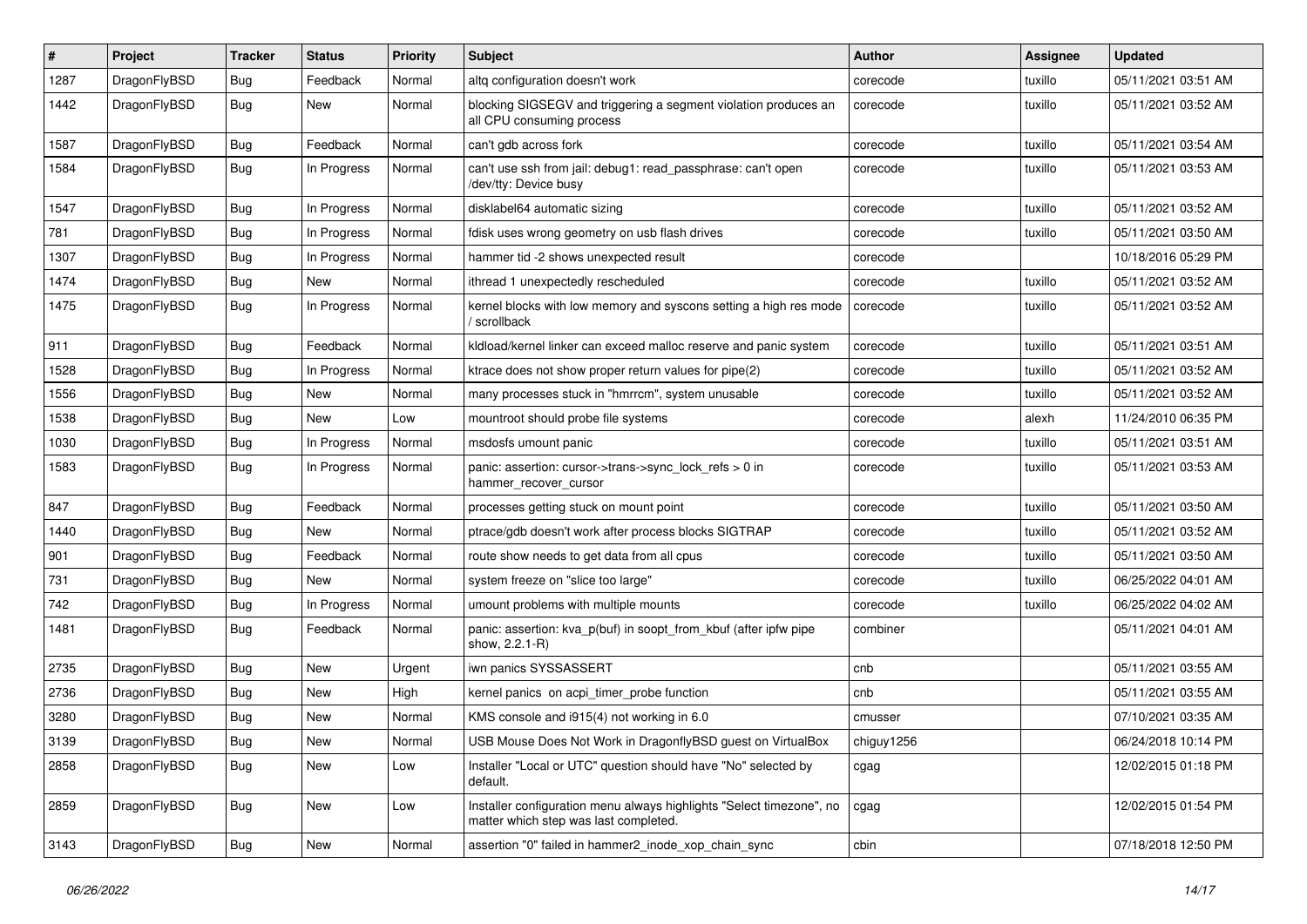| $\vert$ # | <b>Project</b> | <b>Tracker</b> | <b>Status</b> | Priority | <b>Subject</b>                                                                                                               | Author             | Assignee | <b>Updated</b>      |
|-----------|----------------|----------------|---------------|----------|------------------------------------------------------------------------------------------------------------------------------|--------------------|----------|---------------------|
| 1618      | DragonFlyBSD   | Bug            | Feedback      | Normal   | collision for 'struct pmap' when using RPC and <sys user.h=""></sys>                                                         | carenas            |          | 05/11/2021 04:05 AM |
| 2319      | DragonFlyBSD   | Bug            | New           | Normal   | crypt/passwd forward compat                                                                                                  | c.turner1          |          | 02/28/2012 12:39 PM |
| 2265      | DragonFlyBSD   | Bug            | New           | Normal   | mbsrtowcs does not properly handle invalid mbstate t in ps.                                                                  | c.turner1          | swildner | 01/10/2012 07:56 PM |
| 725       | DragonFlyBSD   | <b>Bug</b>     | In Progress   | Low      | 'make distribution' fails w/'ro' /usr/obj                                                                                    | c.turner           |          | 03/09/2013 01:01 PM |
| 2115      | DragonFlyBSD   | <b>Bug</b>     | New           | Normal   | [msk] system freeze after receive some paquet                                                                                | bsdsx              |          | 08/22/2011 10:22 AM |
| 1521      | DragonFlyBSD   | <b>Bug</b>     | Feedback      | Normal   | amd64 2.4 livecd won't mount root at boot                                                                                    | bolapara           |          | 01/28/2018 03:45 AM |
| 1594      | DragonFlyBSD   | <b>Bug</b>     | New           | Normal   | Kernel panic during boot from Live CD on Dell E6400                                                                          | bodie              |          | 05/11/2021 03:54 AM |
| 3101      | DragonFlyBSD   | Bug            | New           | Low      | PFI CGI install not working in dragonflybsd 5.0.1 USB install                                                                | bnegre82           |          | 05/11/2021 04:14 AM |
| 3110      | DragonFlyBSD   | <b>Bug</b>     | <b>New</b>    | Normal   | crash with ipfw3 under load                                                                                                  | bnegre82           |          | 12/09/2017 06:22 AM |
| 1882      | DragonFlyBSD   | Bug            | New           | Low      | Idea for handling new USB vendor/device codes                                                                                | bmk                |          | 10/20/2010 12:15 PM |
| 3281      | DragonFlyBSD   | Bug            | New           | Normal   | Crash after leaving unattended for a while                                                                                   | bhaible            |          | 07/10/2021 03:32 AM |
| 3284      | DragonFlyBSD   | Bug            | New           | Normal   | Wrong towlower() result for U+038A                                                                                           | bhaible            |          | 07/10/2021 03:34 AM |
| 3283      | DragonFlyBSD   | <b>Bug</b>     | New           | Normal   | mknodat() cannot create FIFOs                                                                                                | bhaible            |          | 07/10/2021 03:34 AM |
| 3282      | DragonFlyBSD   | <b>Bug</b>     | New           | Normal   | unexpected errno value from fopen()                                                                                          | bhaible            |          | 07/10/2021 03:34 AM |
| 1718      | DragonFlyBSD   | Bug            | Feedback      | Normal   | IDE disk drive not detected by x86 64 2.6.1 Live CD                                                                          | bcox               |          | 11/27/2021 08:25 AM |
| 3132      | DragonFlyBSD   | <b>Bug</b>     | <b>New</b>    | Low      | unifdef mined                                                                                                                | bcallah            |          | 04/26/2018 08:34 PM |
| 331       | DragonFlyBSD   | <b>Bug</b>     | In Progress   | Normal   | ftpsesame (aka Bridging S01E03)                                                                                              | bastyaelvtars      |          | 03/09/2013 12:28 PM |
| 2107      | DragonFlyBSD   | <b>Bug</b>     | <b>New</b>    | Normal   | 2.10.1 sata dvd drive issue                                                                                                  | ausppc             |          | 07/31/2011 08:41 PM |
| 1148      | DragonFlyBSD   | <b>Bug</b>     | In Progress   | Low      | BCM4311 wireless network adapter detected but not functional                                                                 | archimedes.gaviola |          | 05/11/2021 04:00 AM |
| 3278      | DragonFlyBSD   | Bug            | New           | Normal   | Second screen image is distorted                                                                                             | arcade@b1t.name    |          | 07/10/2021 03:36 AM |
| 3311      | DragonFlyBSD   | <b>Bug</b>     | New           | Low      | TrueCrypt support may cause kernel crash                                                                                     | arcade@b1t.name    |          | 04/29/2022 06:19 AM |
| 2878      | DragonFlyBSD   | Bug            | <b>New</b>    | Low      | [fix] CCVER problem when using clang and cpu extensions<br>(intrinsics)                                                      | arcade@b1t.name    |          | 06/24/2016 04:25 AM |
| 2882      | DragonFlyBSD   | <b>Bug</b>     | <b>New</b>    | Low      | bridge sends packets from individual interfaces                                                                              | arcade@b1t.name    |          | 01/09/2016 12:43 PM |
| 2877      | DragonFlyBSD   | <b>Bug</b>     | <b>New</b>    | Low      | sed fails when working with UTF-8 locale and non-UTF symbols                                                                 | arcade@b1t.name    |          | 12/30/2015 11:20 AM |
| 3209      | DragonFlyBSD   | <b>Bug</b>     | <b>New</b>    | Normal   | svc has some minor bugs                                                                                                      | arcade@b1t.name    |          | 10/24/2019 09:08 AM |
| 2329      | DragonFlyBSD   | <b>Bug</b>     | New           | Normal   | ibm x3550 & acpi                                                                                                             | ano                |          | 06/03/2014 11:37 AM |
| 2520      | DragonFlyBSD   | Bug            | <b>New</b>    | Normal   | panic: assertion "IS SERIALIZED((ifp->if serializer))" failed in<br>if default serialize assert at /usr/src/sys/net/if.c:437 | ano                |          | 03/09/2013 12:14 AM |
| 1714      | DragonFlyBSD   | Bug            | New           | Low      | hwpmc                                                                                                                        | alexh              | swildner | 08/18/2012 02:03 PM |
| 1921      | DragonFlyBSD   | Bug            | In Progress   | Normal   | we miss mlockall                                                                                                             | alexh              | tuxillo  | 06/18/2022 04:08 AM |
| 1824      | DragonFlyBSD   | <b>Bug</b>     | Feedback      | Normal   | kernel panic, x86, 2.7.3.859.ge5104                                                                                          | akirchhoff135014   |          | 03/10/2013 07:49 AM |
| 2210      | DragonFlyBSD   | <b>Bug</b>     | New           | Normal   | Bugtracker cannot assign default project for new users                                                                       | ahuete.devel       |          | 11/17/2011 11:30 AM |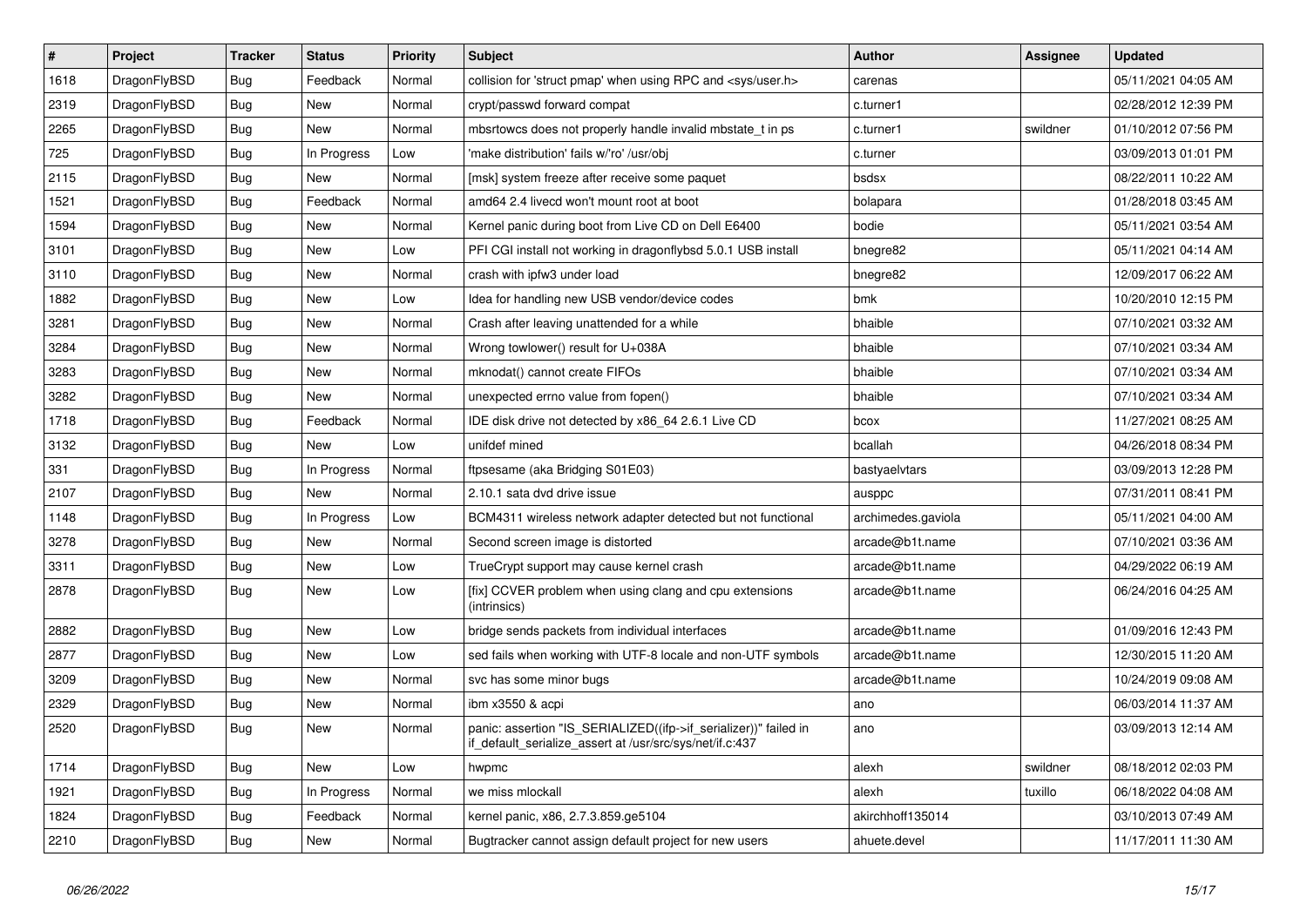| $\vert$ # | Project      | <b>Tracker</b> | <b>Status</b> | <b>Priority</b> | <b>Subject</b>                                                                                                                                              | <b>Author</b>      | Assignee | <b>Updated</b>      |
|-----------|--------------|----------------|---------------|-----------------|-------------------------------------------------------------------------------------------------------------------------------------------------------------|--------------------|----------|---------------------|
| 3299      | DragonFlyBSD | Bug            | In Progress   | Normal          | DragonFlyBSD reports utterly wrong uptime (most of the time, right<br>after booting in)                                                                     | adrian             |          | 11/11/2021 01:43 PM |
| 3301      | DragonFlyBSD | <b>Bug</b>     | <b>New</b>    | Normal          | Gkrellm from the packages is not showing logged in users in main<br>window, logged in users always $== 0$                                                   | adrian             |          | 01/08/2022 04:24 AM |
| 3300      | DragonFlyBSD | <b>Bug</b>     | <b>New</b>    | Normal          | Running Xvnc from TigerVNC package through the INETD daemon<br>in TCP WAIT mode fails hard                                                                  | adrian             |          | 01/08/2022 04:25 AM |
| 2250      | DragonFlyBSD | Bug            | <b>New</b>    | Normal          | Kernel panic                                                                                                                                                | adamk              |          | 11/23/2018 01:10 AM |
| 1941      | DragonFlyBSD | Bug            | <b>New</b>    | Normal          | wlan config crash                                                                                                                                           | abandon.every.hope |          | 12/24/2010 07:54 PM |
| 2852      | DragonFlyBSD | <b>Bug</b>     | New           | Normal          | Hammer File System - hangs on undo during system boot / mount -<br>will not recover on DragonFlyBSD newer than 3.6.0                                        | abale              |          | 05/11/2021 04:07 AM |
| 3120      | DragonFlyBSD | <b>Bug</b>     | <b>New</b>    | Normal          | Intel AC 8260 firmware does not load                                                                                                                        | Vintodrimmer       |          | 08/28/2018 03:30 AM |
| 3240      | DragonFlyBSD | <b>Bug</b>     | <b>New</b>    | High            | compile error because of openssl with /usr/dports/security/rhash for<br>mysgl 8 install                                                                     | <b>UlasSAYGIN</b>  |          | 06/04/2020 08:05 AM |
| 3219      | DragonFlyBSD | Bug            | <b>New</b>    | Normal          | x11/xorg port can not be build                                                                                                                              | <b>UlasSAYGIN</b>  |          | 03/31/2020 08:57 AM |
| 2595      | DragonFlyBSD | <b>Bug</b>     | <b>New</b>    | Normal          | DragonFly 3.4.3 crashes on SUN Blade X6250 with Qlogic ISP 2432<br>FC card                                                                                  | Turvamies          |          | 10/07/2013 11:53 AM |
| 2493      | DragonFlyBSD | Bug            | New           | Normal          | vidcontrol: invalid video mode name                                                                                                                         | Svarov             |          | 01/24/2013 09:55 AM |
| 1246      | DragonFlyBSD | <b>Bug</b>     | <b>New</b>    | Normal          | bad resolution (monitor desync) with livedvd                                                                                                                | Przem0l            |          | 02/18/2014 06:29 AM |
| 2499      | DragonFlyBSD | <b>Bug</b>     | In Progress   | Urgent          | DRAGONFLY_3_2 lockd not responding correctly                                                                                                                | Nerzhul            |          | 01/22/2013 12:47 PM |
| 3006      | DragonFlyBSD | Bug            | New           | Normal          | boot0cfg: panic in kern udev.c in function udev dict set cstr when<br>installing in VirtualBox                                                              | <b>MichiGreat</b>  |          | 04/01/2017 02:22 PM |
| 2453      | DragonFlyBSD | Bug            | <b>New</b>    | Normal          | panic: assertion "gd->gd_spinlocks == 0" failed                                                                                                             | Johannes.Hofmann   |          | 11/12/2012 12:54 PM |
| 1700      | DragonFlyBSD | Submit         | In Progress   | Normal          | skip boot2 menu on <enter></enter>                                                                                                                          | Johannes.Hofmann   | tuxillo  | 05/15/2022 08:35 AM |
| 1850      | DragonFlyBSD | <b>Bug</b>     | <b>New</b>    | Normal          | volume-add on hammer root fs panic                                                                                                                          | Johannes.Hofmann   |          | 04/18/2019 04:27 AM |
| 2617      | DragonFlyBSD | <b>Bug</b>     | Feedback      | Normal          | Possible issue with wireless mouse on 3.6 release                                                                                                           | FilippoMo          |          | 01/14/2015 03:42 PM |
| 2618      | DragonFlyBSD | <b>Bug</b>     | <b>New</b>    | Normal          | mouse problem on RELEASE-3 6 0                                                                                                                              | FilippoMo          |          | 12/20/2013 03:26 AM |
| 2620      | DragonFlyBSD | <b>Bug</b>     | <b>New</b>    | Normal          | moused problem                                                                                                                                              | FilippoMo          |          | 12/20/2013 10:32 AM |
| 989       | DragonFlyBSD | <b>Bug</b>     | <b>New</b>    | Normal          | installer/fdisk trouble with wrapped values                                                                                                                 | Discodestrover     |          | 02/18/2014 06:27 AM |
| 2806      | DragonFlyBSD | <b>Bug</b>     | <b>New</b>    | Normal          | failed to configure a link-local address on ath0 (errno = 22)                                                                                               | Chingyuan          |          | 05/25/2021 01:00 AM |
| 2870      | DragonFlyBSD | Bug            | <b>New</b>    | High            | Broken text and icons when glamor acceleration is used                                                                                                      | 375gnu             | ftigeot  | 01/31/2016 12:13 AM |
| 3194      | DragonFlyBSD | Bug            | <b>New</b>    | High            | Hammer kernel crash on mirror-stream of PFS after upgrade<br>(assertion "cursor->flags &<br>HAMMER_CURSOR_ITERATE_CHECK" failed in<br>hammer_btree_iterate) | Anonymous          |          | 06/29/2019 01:32 PM |
| 2052      | DragonFlyBSD | Bug            | <b>New</b>    | Normal          | Kernel panic: CPU APIC ID out of range                                                                                                                      | Anonymous          |          | 05/02/2011 11:06 AM |
| 1695      | DragonFlyBSD | Bug            | <b>New</b>    | Normal          | NFS-related system breakdown                                                                                                                                | Anonymous          |          | 04/10/2014 12:35 AM |